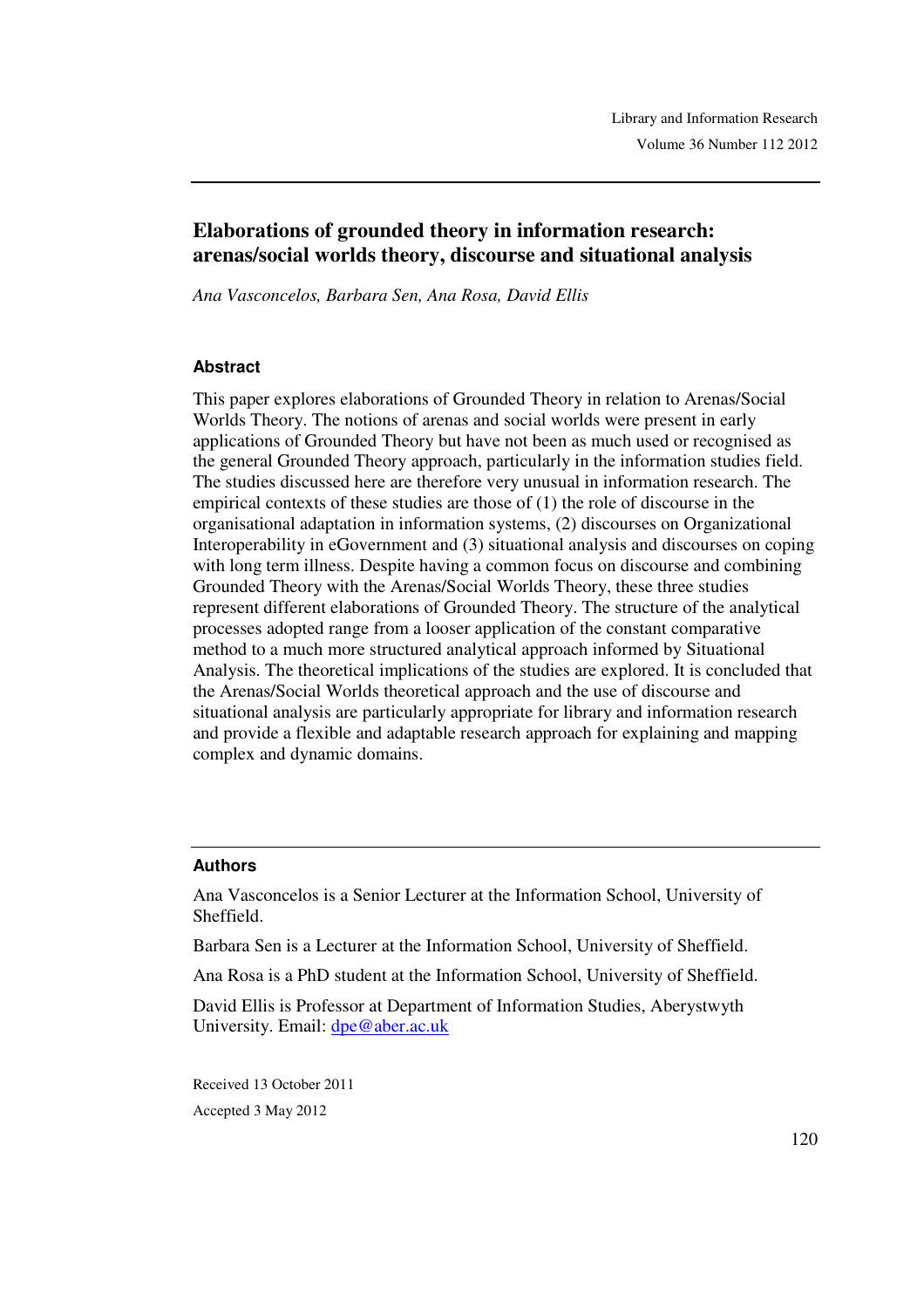#### **1 Introduction**

Grounded Theory is a methodological approach founded on empirical observation and derives its explanatory categories from such observation (Glaser and Strauss, 1967). It collects and analyses data inductively, so that categories and properties (and the relations between them) are derived from the data. Comparison is significant in the development of Grounded Theory in that instances or exemplifications of data are constantly compared to one another both in the analytical phase and in guiding data collection. A feature of the Grounded Theory approach is that constant comparison should be used to guide ongoing data collection, as well as data analysis, and be driven by the needs of the developing theory. This is what differentiates the approach from that of simple induction. Finally, issues of validity are addressed by closely linking the categories and properties to the data collected and providing multiple examples of categories, properties and their relationships from the data. The methodological approach has been described in some detail, in particular in relation to conceptual issues in analysis, comparison and validity and practical issues of data recording, data coding and data selection (Ellis, 1993). However, as noted by Bryman (2001, 391), although Grounded Theory is by far the most cited methodological approach to qualitative research, it "may have been honoured more in breach than in observance" and has been used in many different ways. Partington agrees: "grounded theory is much cited but little understood" (2009, 93). In part this may be because Grounded Theory is capable of different adaptations or elaborations and so its results may be manifested in different ways. This is particularly true in relation to the degree of structure that is utilised in the coding process and in Strauss's own elaboration of Grounded Theory in relation to the development of Arenas/Social Worlds Theory.

This paper explores the theoretical foundations of Arenas/Social Worlds Theory and the empirical applications of Discourse Analysis and Situational Analysis, in versions of the Grounded Theory approach, in relation to research carried out in information studies. The following sections discuss the theoretical foundations of the Arenas/Social World Theory and its relationship with discourse studies. Then, three different studies in information research that combine Grounded Theory, Arenas/Social Worlds Theory and Discourse Analysis representing different elaborations of this approach are described and discussed. Finally, the flexibility and the novel contributions of this approach, *vis-à-vis* classical applications of Grounded Theory, are discussed in relation to the study of situations and phenomena in the field of library and information studies.

In relation to research in library and information studies, Selden has asserted that:

*The field for GT (Grounded Theory) is prepared by the introduction in 1980 of the journal* Social Science Information Studies*. In its first issue, studies using qualitative methods and having a phenomenological foundation were invited*.

(Selden, 2005, 120)

A. Vasconcelos, B. Sen, A. Rosa, D. Ellis 121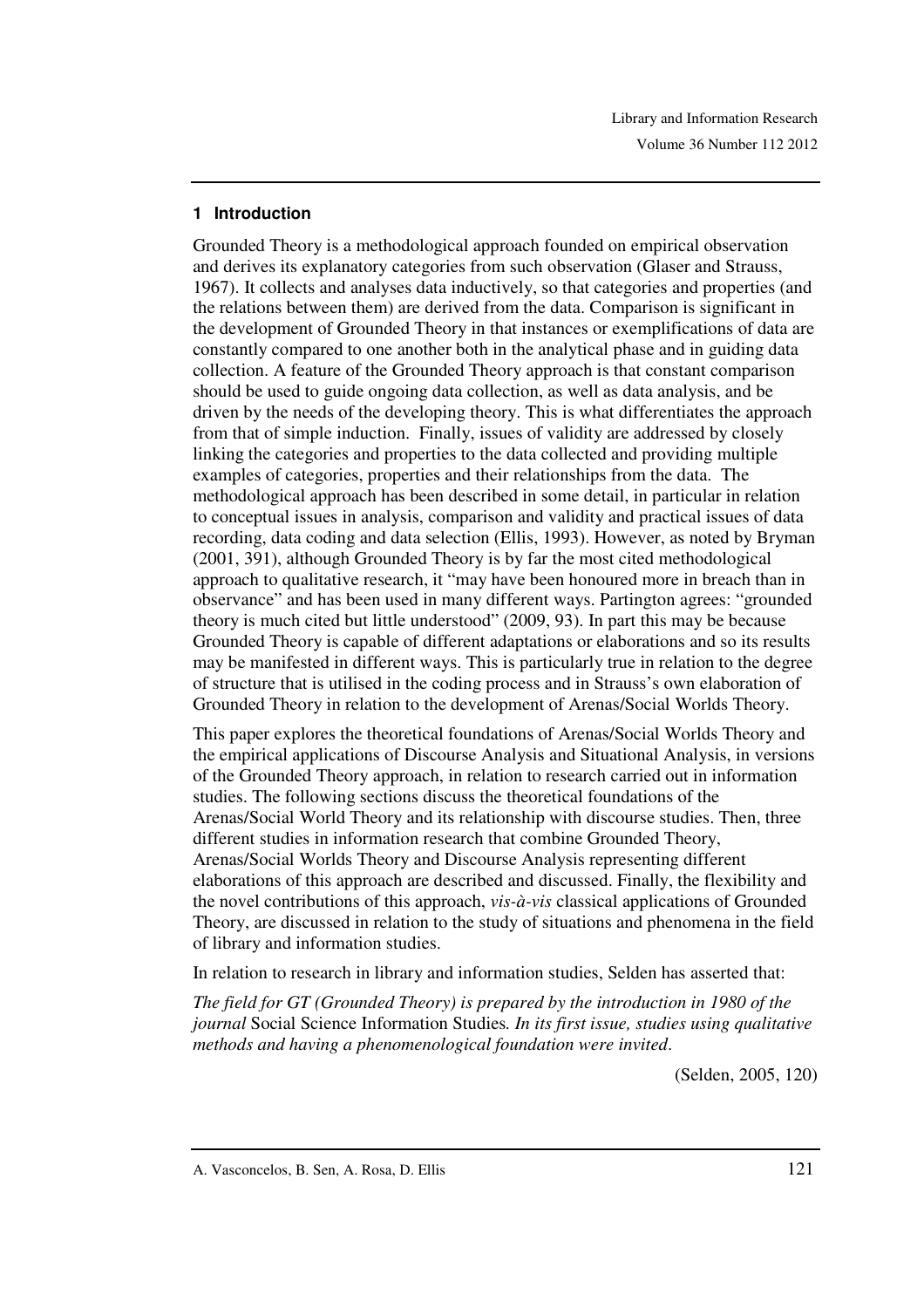In an early special issue of the journal, comprising papers from a symposium on qualitative methods in information studies, Hammersley (1981) had examined the use of Grounded Theory as an approach to generating and developing theory in ethnography. The editor of the journal, Tom Wilson, did not apply Grounded Theory in his own research; however, he encouraged its early use in information studies by Ph.D. students at Sheffield, such as Ellis (1987) and Vedi (1986). This led to something of a tradition of Grounded Theory based, or influenced, studies at Sheffield (Selden, 2005).

Vedi (1986) had employed the Grounded Theory approach in a study of information and awareness of the leaching of plant nutrients into Lake Ringsjon in Denmark. Although his study did not explicitly deploy either Arenas/Social Worlds Theory or Discourse and Situational Analysis, it was significant for future research using these approaches. It identified a number of different actors who were interacting in Arenas/Social Worlds and implicitly employed Discourse Analysis and Situational Analysis, exploring the conflicting discourses which were being used both to explain, and to apportion blame for, the problems being experienced. Recent research in information studies which has explicitly employed Grounded Theory together with Arenas/Social Worlds Theory and Discourse and Situational Analysis represents different elaborations of the Grounded Theory approach in a way which emphasises its flexibility of application. This has included studies of:

- 1. the organisational adaptation of information systems in higher education (Vasconcelos, 2005; 2007a; 2007b);
- 2. the notions of organisational interoperability in e-government (Rosa, 2010);
- 3. the discourses of coping with long term illness in health information (Sen and Spring, 2011).

The use of Grounded Theory and Arenas/Social Worlds Theory in a study on the discursive adaptation of information systems (Vasconcelos, 2005; 2007a; 2007b) highlighted the role of Arenas/Social Worlds Theory and Discourse Analysis in the application of the Grounded Theory approach. The concepts of arenas and social worlds are interlinked in Arenas/Social Worlds Theory: "intrinsic to the sociological concept of arenas is the idea that they are composed of social worlds" (Weiner, 1991, 176). Social Worlds can vary in:

*size, types, numbers and varieties of central activities, organizational complexity, technological sophistication, ideological elaboration and geographical dispersion.*

(Weiner, 1991, 176)

### However:

*In arenas, all the social worlds that focus on a given issue and are prepared to act in some way come together.* 

(Strauss *et al*., 1964, 377).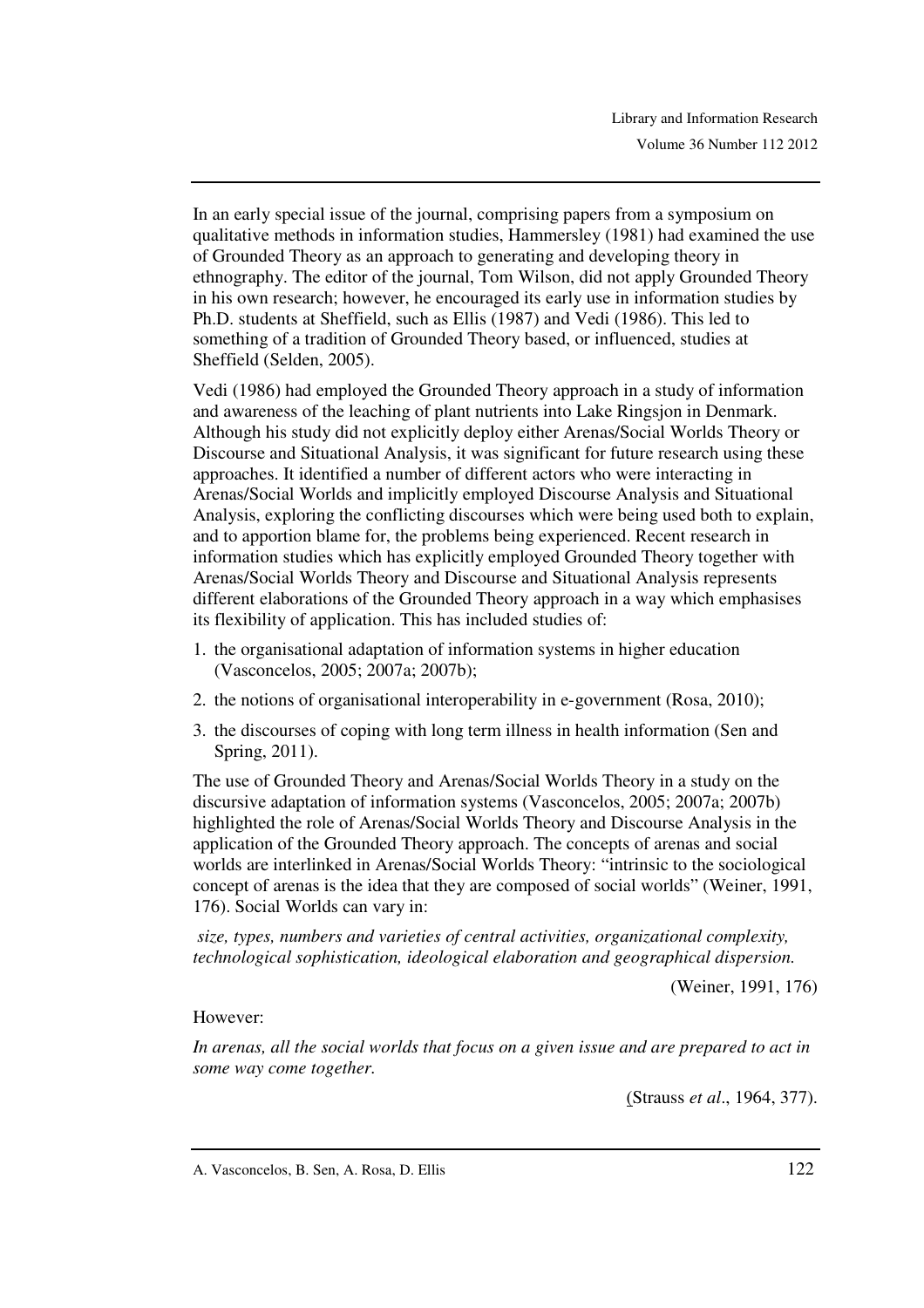This provides a framework that is particularly useful to the study of dynamic situations that are characterised by multiple and divergent viewpoints and offers an approach and tools that allow the creation of dynamic maps that capture the changing nature of social and organisational relations. These methods are therefore applicable to library and information studies research, and a discussion of them may be valuable to present and future researchers in this field.

## **2 Arenas/Social Worlds Theory and Discourse Analysis**

Arenas/Social Worlds Theory has its roots in the Chicago Symbolic Interactionism school of sociology (Rogers, 1994) and is influenced by some of its foundations:

1. humans construct meanings through social interaction;

2. theory should be clearly grounded in empirical research;

3. deviant cultures and silenced actors are important objects of study:

*the Chicago school was a close network of scholars carrying out research in one city about its social problems* [...] *and there were plenty of such problems to choose from in Chicago, with its huge slums and stockyards within walking distance of the University.* 

(Rogers, 1994, 157)

While studying psychiatric institutions in the 1960s, Strauss *et al.* (1964) developed the notion of Arenas as organisational locales that embrace different mindsets or ideologies, and express them through different discourses; these discourses form the basis for the negotiation of power relationships. Clarke (1991, 128) defines an Arena as "a field of action and interaction among a potentially wide variety of collective entities". Its analytic focus is on social processes such as "conflict, competition, cooperation, exchange, and negotiation" relating to a wider concern, such as the diagnosis and therapeutics of mental illness (Strauss *et al*., 1964); debates in reproductive medicine (Clarke and Montini, 1993); or models of "sequence stratigraphy" (Miall and Miall, 2002). Action is central to much of the work of Strauss and is seen as constitutive of constructing and participating in Arenas and Social Worlds.

Arenas vary in scope and shape, but, as pointed by Soeffner (1991, 366), they are always difficult situations, characterised by dissension and the "means of battle" inherent to these situations (i.e. the tactics and manoeuvring of struggle and conflict). Clarke (1991) views the Arenas/Social Worlds framework as a theory of conflict. This is embedded in the interaction between the different Social Worlds that compose Arenas. Social Worlds are defined as "spaces of perception and action" (Soeffner, 1991, 363) and as:

*groups with shared commitments to certain activities, sharing resources of many kinds to achieve their goals, and building shared ideologies about how to go about building their business.* 

A. Vasconcelos, B. Sen, A. Rosa, D. Ellis 123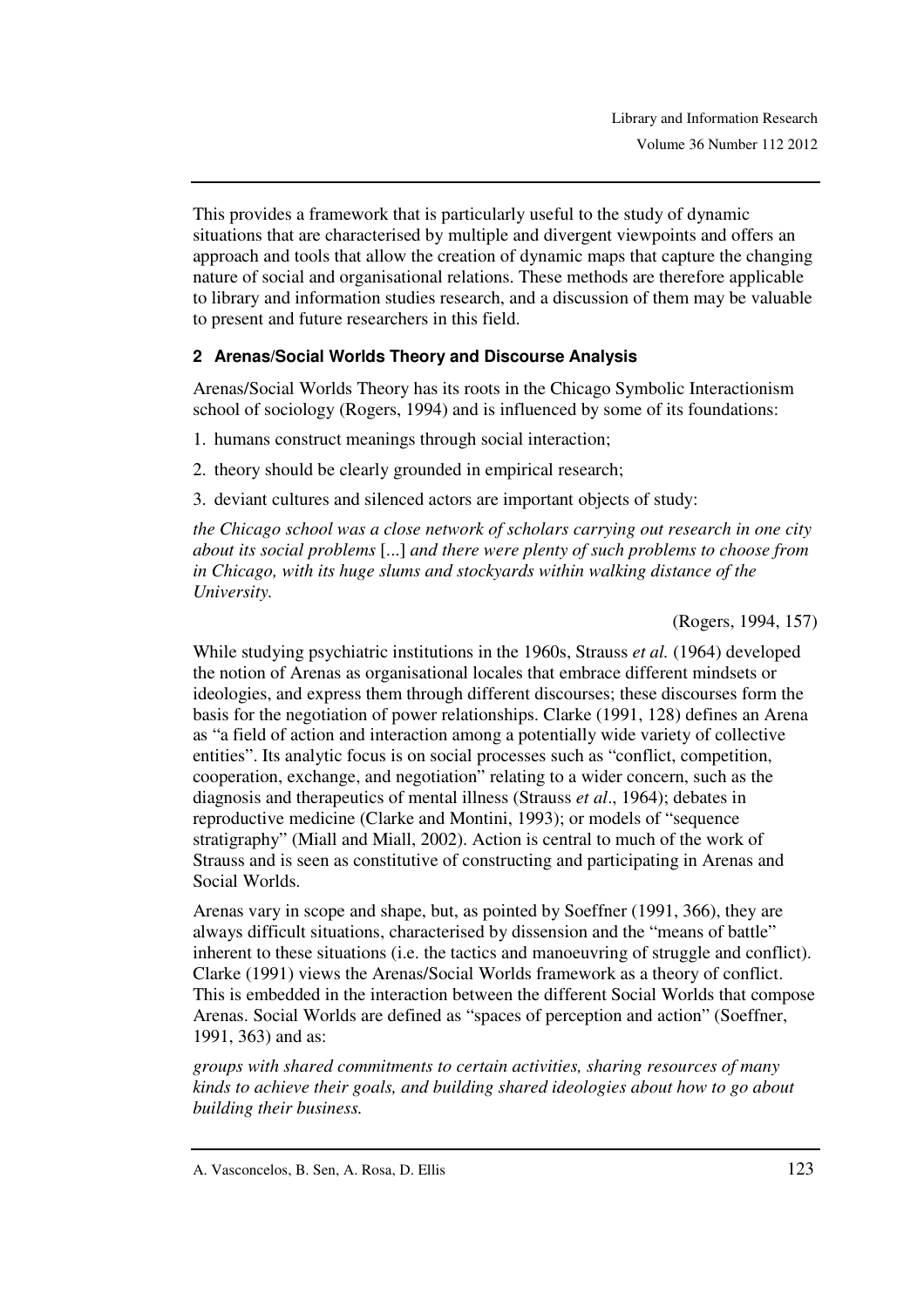(Clarke, 1991, 131)

Examples of different social worlds could be groups of psychiatrists, psychologists and psychoanalysts that coexist in a psychiatric institution, embracing different ideologies over the diagnosis and therapeutics of mental illness and expressing them through different professional discourses. Similarly, the different collective groups that have a stake in reproductive medicine, such as clinicians, pharmaceutical companies, anti-abortion groups, and women's health groups, are examples of Social Worlds that differ in view, interact, clash and negotiate in that particular arena. Social Worlds are composed of individual agents who also bring personal agendas and commitments to action, although, as Clarke (1991) notes, in the Arenas/Social Worlds framework, they are essentially seen as representatives of their Social Worlds and the focus of analysis is the social group, not the individual.

A key point made by Strauss *et al.* (1964) is that relationships within and across Social Worlds in an Arena are regulated through processes of negotiation, rather than being focused on explicit coercive, sanction backed management:

*In this situation, power comes from the ability of one rhetoric (the expression of the mindset) to dominate another.* 

(Darwin, Johnson and McAuley, 2002, 75)

Thus, Arenas are in essence fluid, with fluid contexts of action, characterised by multiple membership, with fuzzy boundaries, and can be seen as a "dynamised map" (Soeffner, 1991, 365).

Clarke (1991, 2005) builds on the original framework of Strauss and his colleagues and extends it, drawing on the ideas of other members of the Chicago school (e.g. Shibutani, 1955; Becker, 1974; Clarke and Montini, 1993; Clarke and Casper, 1996; Fujimura, 1988). Clarke takes in "external perspectives" and "silenced actors"; follows Latour's acknowledgement of the constitutive role of non-human agents and of "boundary objects"; and links the Arenas framework and the work by Foucault on Discourses and Power (Foucault, 1980). Technology, for example, can be considered a non-human agent and can both be discursively constructed and physically present in particular Arenas. In turn, it is constitutive of the Situation and informs new understandings through the interplay between Discourses that refer to it and the action of social groups that use it. As a result, it can also act as a 'boundary object', mediating between different Social Worlds and areas of knowledge.

Clarke and Montini (1993) and Darwin, Johnson and McAuley (2002) have gone further, linking the seminal work of Strauss and his colleagues on the concept of Arenas to more recent work on "communities of practice" (Lave, 1988; Lave and Wenger ,1991). These authors suggest that organisational Arenas can also be understood as "learning locales" (Brown and Duguid, 1998), and that these learning locales exhibit different ideologies that regulate the practices of the various groups of professionals.

A. Vasconcelos, B. Sen, A. Rosa, D. Ellis 124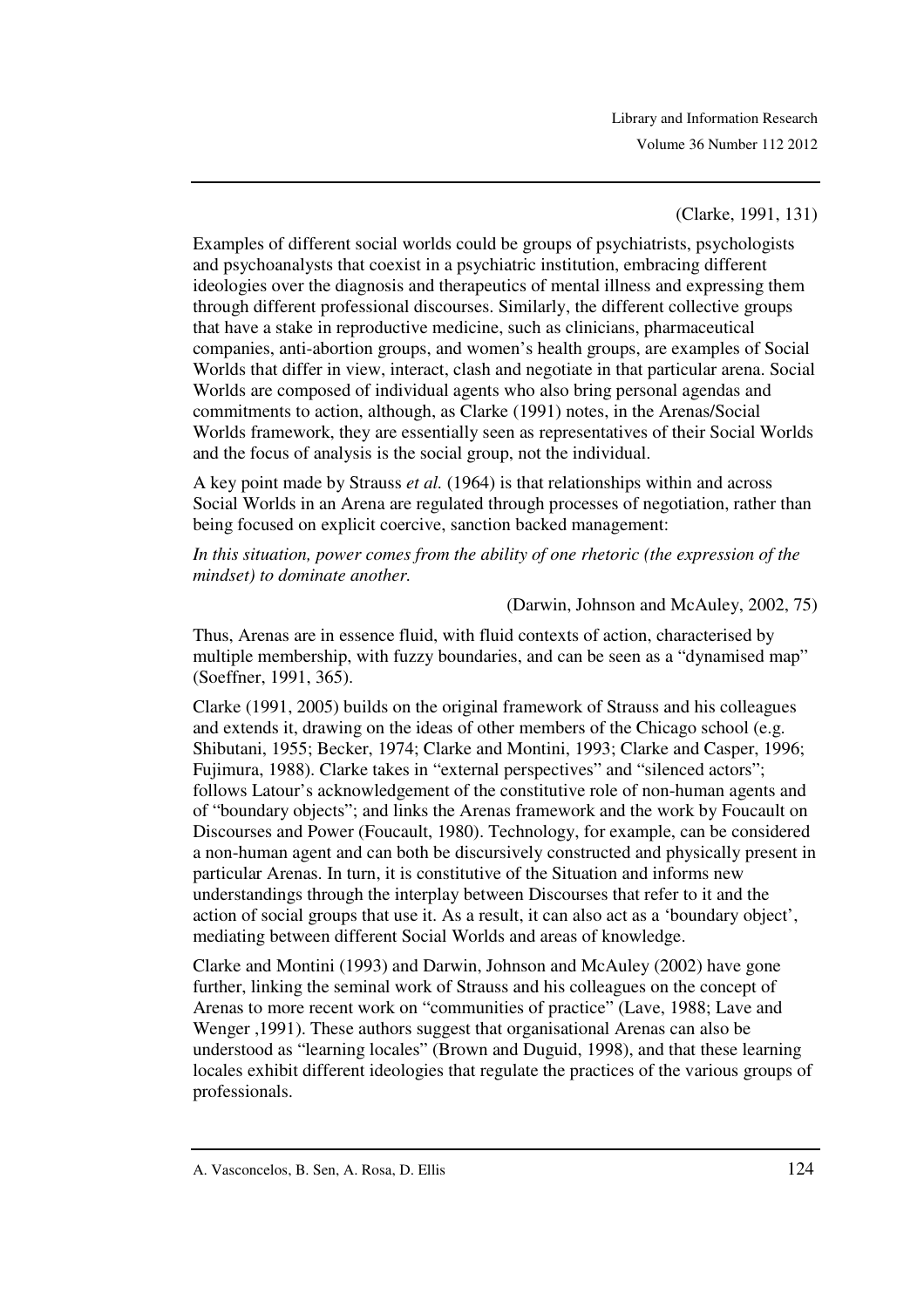A key element in the Arenas/Social Worlds analytical framework are the different and conflicting Discourses that give meaning to their activities. Wetherell (2001, 27) suggests that we can consider three potential scopes when referring to discourse: discourse as 'talk', as 'language in use', and as 'human meaning-making activities', each increasingly broad in scope. The notion of discourse that is most congruent with the Arenas framework is that of representation and meaning-making. Discourse is therefore constructive and constitutive of social life (Candlin, 1997; Wetherell, 2001); it is productive and not a mere representation – it creates things (Wetherell, 2001).

Potter and Wetherell (2001, 198–199) propose that "people use language to *do* things" [emphasis theirs] and for a variety of purposes, since language:

*construct[s] versions of the social world. The principal tenet of Discourse Analysis is that function involves construction of versions, and is demonstrated by language variation.* 

#### (Potter and Wetherell, 2001, 198–199)

 Each situation can be described in several different ways, so Discourse Analysis explores how, why and for what purposes discursive constructs are used in specific situations, rather than distinguishing between accurate and rhetorical or misleading accounts. The view of discourse which emphasises its constructive and constitutive nature implies the abandonment of a realist perspective and requires a focus on discourse as a topic in its own right. The role of the discourse analyst is therefore to uncover how the discourse about situations, events, beliefs or attitudes is constructed:

*Take the idea of attitudes. If someone espouses attitude* x *on one occasion and the contradictory attitude* y *on another, the analyst clearly cannot treat the existence of attitude* x *or* y *as an unproblematic guide to what the person actually believes. But it is possible to treat the account containing the expression of the attitude as the focus itself, asking: on what occasions is attitude* x *rather than attitude* y *espoused? How are these attitude-accounts constructed? And what functions or purposes do they achieve? It is questions of this kind that are at the heart of Discourse Analysis*.

(Potter and Wetherell, 2001, 200)

This perspective is strongly influenced by the work of Foucault and his proposed shift from language *stricto sensu* to a system of meanings and representation. Hall (2002) notes that Foucault's approach to discourse attempts to bridge the distinction between language and practice, between what is said and what is done, and notes Foucault's novel propositions about the relationships between discourse, knowledge and power. A key proposition of the Arenas/Social Worlds approach is that power is a circulating phenomenon, involving all social agents, rather than something that is possessed or monopolised by a minority:

*Power must be analyzed as something which circulates, or rather as something which only functions in the form of a chain. It is never localized here or there, never in anybody's hands, never appropriated as a commodity or piece of wealth. Power is* 

A. Vasconcelos, B. Sen, A. Rosa, D. Ellis 125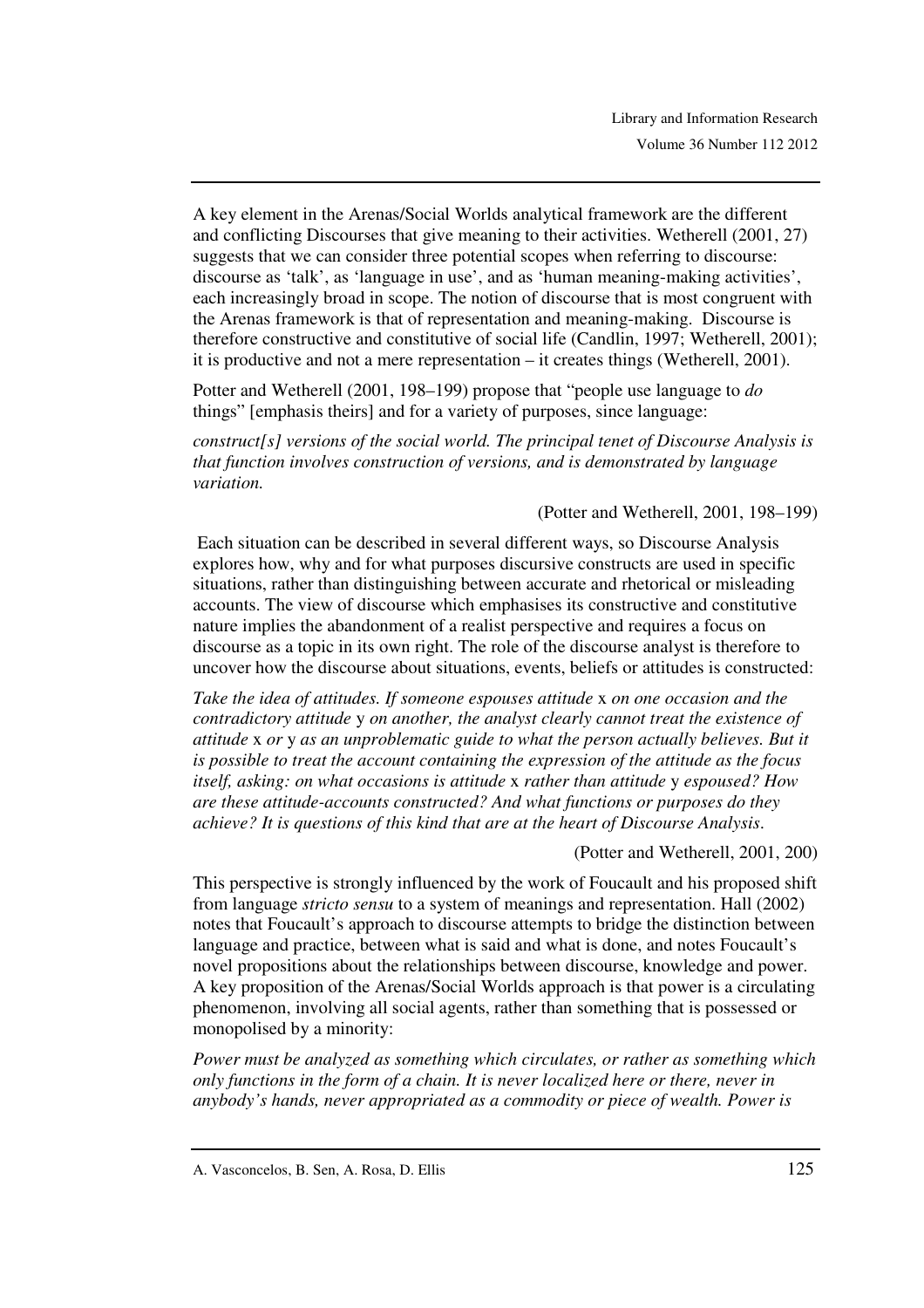*employed and exercised through a net-like organization … In other words, individuals are the vehicles of power, not its points of application* 

(Foucault, 1980, 98)

We can see the relation between the work of Foucault on discourse and power, and that of Strauss on action and the negotiated Arena: in both discourse is simultaneously constituted through interaction whilst also being constitutive of action (Clarke, 2005). The focus of these approaches is on why discourses are articulated; what identities they develop; and the broader contexts (social, political, cultural and historical) of the meanings that they construct. Wetherell's (2001) definition of "Discourse as meaning-making activities" is very broad and almost allencompassing: it goes beyond the scope of language in use, whether written or spoken, to include other dimensions in situations where there may even be very limited use of spoken or written language. An extension of this perspective is suggested by Cohen, Duberley and McAuley (1999) who view Giddens's (1976) idea of "duality of structure" as constitutive of the reproduction and transformation of social structures, through the interplay between the structural and active dimensions of each "discursive regime", on the one side, and through the interplay between different discourses, on the other.

The following sections give three examples of the application of the Arenas/Social Worlds framework and Discourse Analysis in information research. These are studies of:

- 1. the organisational adaptation of information systems, looking at the role of Discourse and following the early Grounded Theory methods of Glaser and Strauss (1967);
- 2. organisational interoperability in an e-government project, using a more structured form of Discourse Analysis with a number of indexical categories;
- 3. coping with long-term illness in health information, using both Discourse Analysis and Situational Analysis, a more recent re-elaboration of Grounded Theory.

These three examples represent different combinations of Grounded Theory, Arenas/Social Worlds Theory and Discourse Analysis, each with an increasing degree of structure in its analytical approach.

## **3 Examples of Grounded Theory in information research work**

#### **3.1 The role of Discourse in the organisational adaptation of an information system in a Higher Education Institution**

This section presents studies of the role of professional discourses in shaping the organisational adaptation of information systems (Vasconcelos, 2005; 2007a; 2007b). It represents a looser application of the constant comparative method of analysis than the studies covered over the following sections. It set out to explore what was then perceived as a relatively neglected theme in the information systems research

A. Vasconcelos, B. Sen, A. Rosa, D. Ellis 126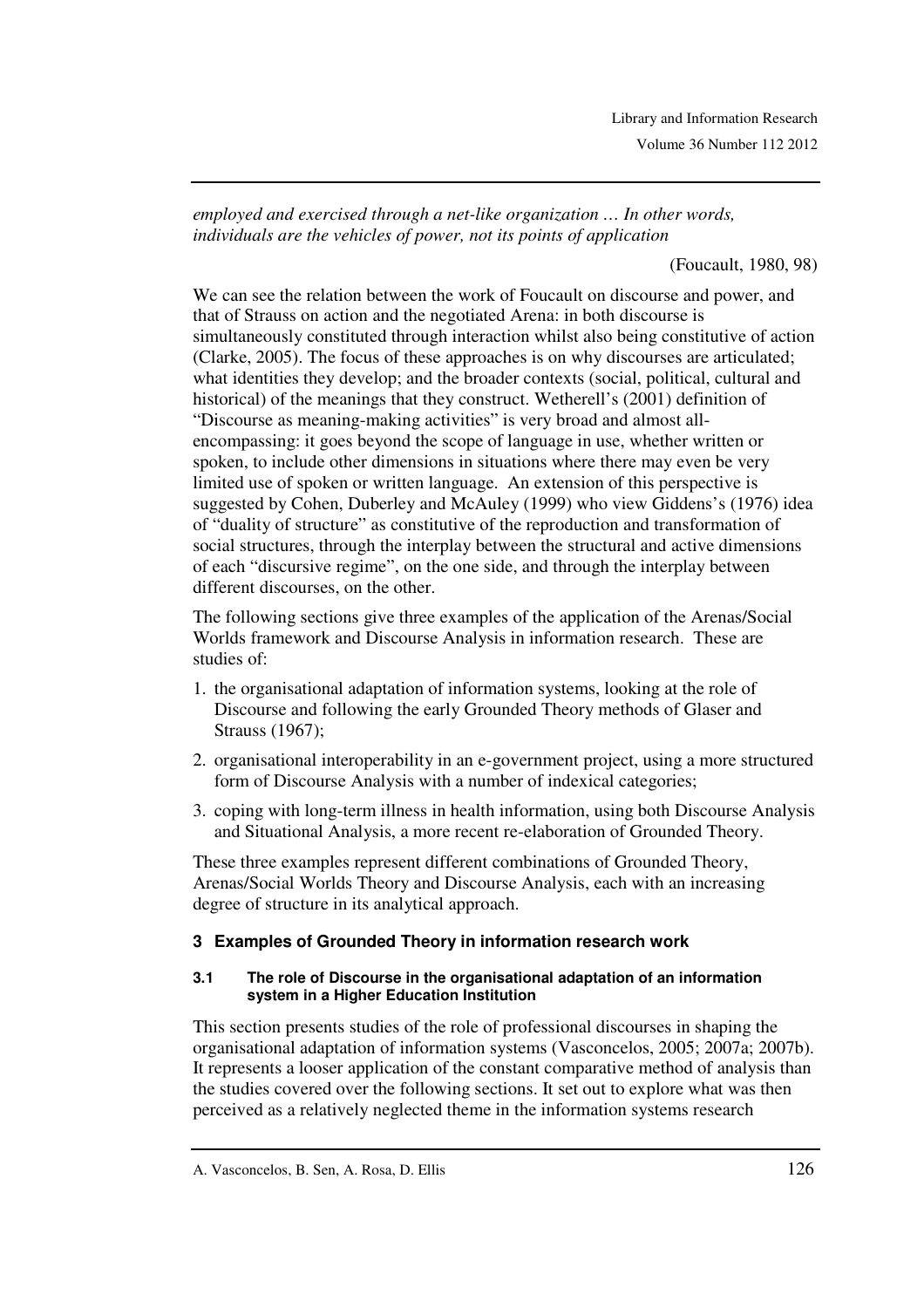literature – the role of discourse in post-implementation adaptation of information systems. The study involved an exploratory case study conducted at a Higher Education Institution in the UK during the implementation and post-implementation periods of a University-wide management information system.

The study combined Grounded Theory, as a methodological approach, and the Arenas/Social Worlds theory as a theoretical framework, and presented an example of an interpretation of both approaches that is perhaps closer to their original formulation than other reformulations. The research design was influenced by three key principles of Grounded Theory:

- 1. theoretical sampling;
- 2. inductive derivation of the key findings through the constant comparison method;
- 3. paying attention to theoretical saturation to delimit the key categories of findings and the relationships between them.

These formed the basis for the explanatory framework that emerged from the study. It differed from more the structured applications of Grounded Theory that can be found in the two studies discussed in the following sections. Although interviews were initially marked with open concepts and constant comparison was used to define the characteristics of key categories of findings, the approach to data analysis was rather less structured and proceduralised, and did not use a more formal and detailed process of data-coding.

The principal finding of the study was that the discursive interaction amongst social agents plays a fundamental role in the organisational adaptation of information systems, through the exploration of tensions between different discursive resources and interpretive repertoires. It demonstrated how different professional discourses described tensions in the management of the information environment. These were articulated around two kinds of problem, which acted as interpretative repertoires and discursive resources:

- 1. representations of the information environment, expressed through the tension between information centripetalism and information centrifugalism;
- 2. models of information management, expressed through the tension between a focus on controlling process and a focus on controlling meanings.

The discourse of information centripetalism made appeal to efforts towards the codification and abstraction of administrative information, through its categorisation in the corporate data model and in the funding codes and model, to be applied across the entire University ("one repository, one piece of information, one meaning"). Its legitimating argument lay in the need to pursue a superordinate strategic imperative, in order to preserve collective interests, in the face of adverse conditions faced by Higher Education institutions across the country, which implied a need to compete for limited resources. The discourse of centrifugalism, on the other hand, emphasised local practices, often tacitly adopted and specific to concrete contexts. Its

A. Vasconcelos, B. Sen, A. Rosa, D. Ellis 127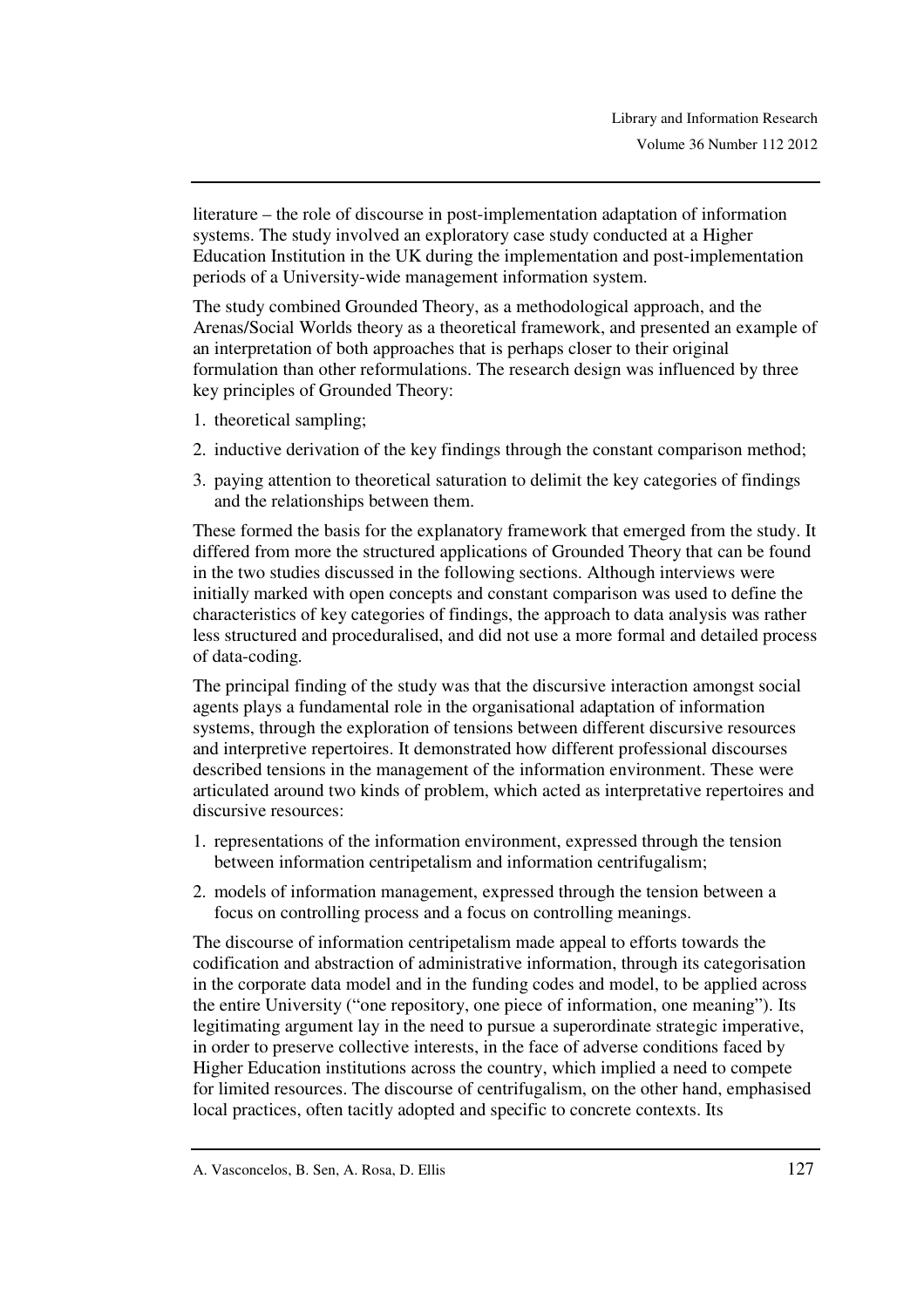argumentation lay in the notion that local contexts held the key to information accuracy and to its correct interpretation. Discourses around centrifugalism also emphasised issues related to professional authority, such as degrees of discretion, negotiation and validation of meaning through different instances, represented by the various academic committees. A striking example of how this tension was manifested is the continuous reinterpretation of the notion of "devolvement". In the discursive sphere of centripetalism, "devolvement" equated to defining accountabilities over who was responsible for operating different aspects of the new systems. In the discourse of centrifugalism, "devolvement" was represented as a way of guaranteeing local autonomy and control over the operation of the system. Its reinterpretation corresponded to different perspectives over where the *locus* of control over the new information systems should lie.

Similarly, a key example of the tension between information management discourses focused upon process and those focused upon meaning could be found in the discussion around the "corporate data model" to be embedded in the new information systems and notions of "data accuracy". Approaches focused on process fostered an assumption that processes and procedures were a means to ensure adequate meaning.

For the administrators that adopted this approach, a focus on standard processes and procedures, rather than on the variety and multiplicity of local information management processes, allowed the establishment of an orderly and disciplined way of making sense of the complexity of the world of the University. On the other hand, at central support services, such as the Postgraduate and Undergraduate Student Offices, and at local academic departments, where administrators were in charge of dealing with individual cases, establishing the accuracy of what was being presented through the information systems was vital, and the focus was on ensuring that the meaning of the content of the information systems was accurate. The simplification introduced by the funnel effect of centripetalism and standardisation of processes was seen to be to the detriment of information richness. For these administrators, process was not enough to guarantee accuracy, as individual pieces of information had to be checked against individual students and validated through different instances and decision-making processes, often through committee structures.

The new resourcing models and the new data structure, incorporated in the '*corporate data model*', devised by the central administration at the University, were essentially a way to reorganise and redistribute financial resources at the University and were not considered neutral. Data structures and models could significantly alter the meaning of administrative information and hence of resourcing models. Administrators at the periphery responded through different attempts to change meaning: for example, in the area of student administration, which had an important impact in the allocation of funding to Universities, this was done by developing a rhetoric around notions of "accuracy" and of its importance and by establishing themselves key holders to information accuracy, in a context where "accuracy" was in many instances

A. Vasconcelos, B. Sen, A. Rosa, D. Ellis 128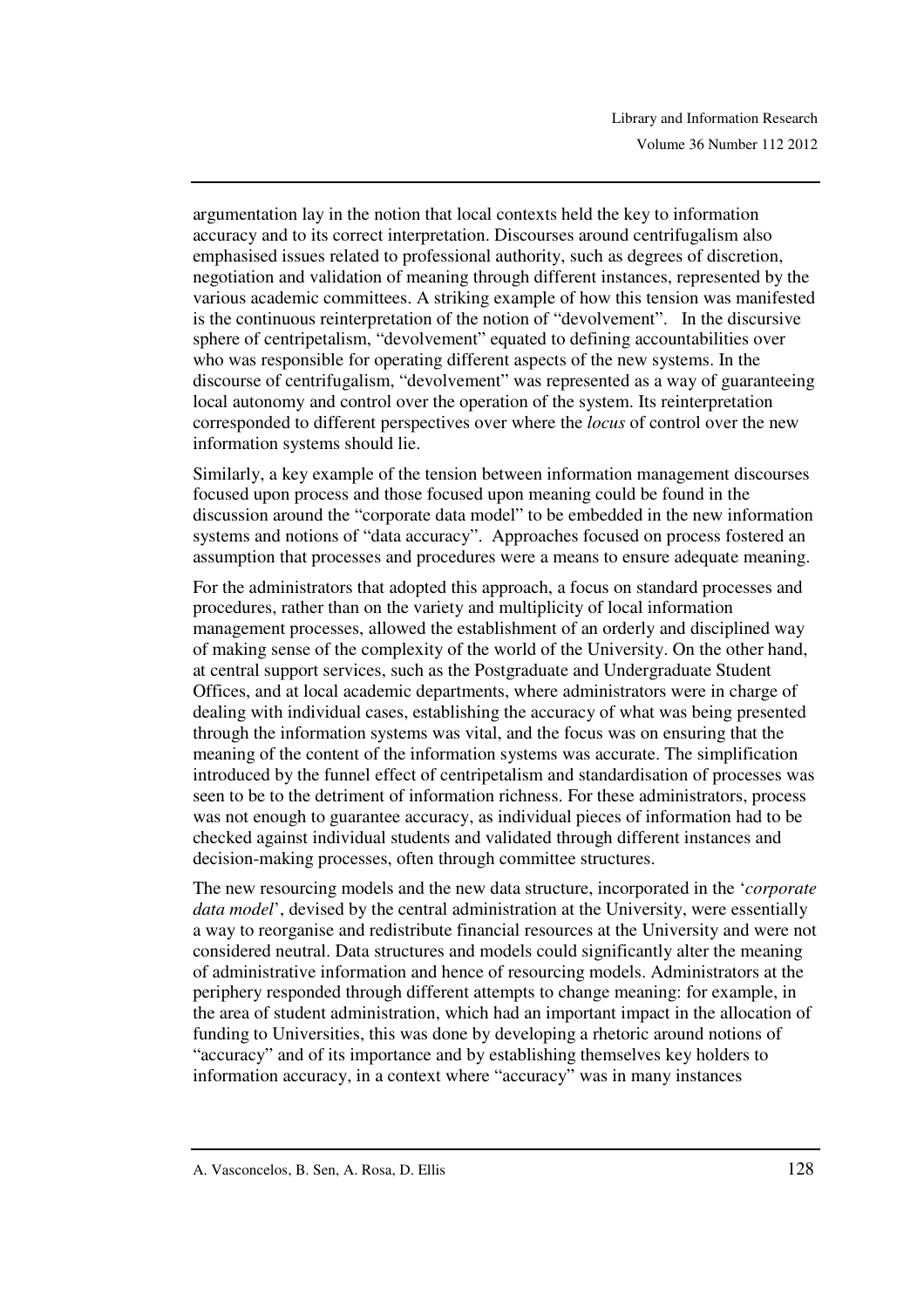established through negotiation (in exam boards and different academic committees, for example).

While simultaneously exploring these tensions and establishing contacts across them through activities of organisational translation, different organisational agents reshaped and adapted the role of information systems from an initial centripetal agenda to a much more negotiated and distributed role. In order to achieve that, different administrators switched positions across different discursive regimes when needed. In effect, it was not unusual for local administrators to occasionally defend centripetal positions, when that allowed the reinforcement of their positions within their departments, while simultaneously adopting centrifugal positions, arguing with the Centre for the devolvement of ownership of their working practice. The University administration information arena can therefore be seen as a force field where tensions and contacts between discourses that are both informed by and informative of action and interaction (in the Straussian sense) or practice (in the Foucauldian sense), whether this is conflicting, collaborative or negotiating.

Conceptualising discursive resources and interactions as tensions and contacts (rather than as just antagonistic poles) was largely influenced by the process of analysis and the use of the constant comparative method (Glaser and Strauss, 1967). The initial phases of analysis yielded a large number of open concepts. Examples of these include: "resistance and buy-in [to the systems]", "accuracy of local data", "sensitive data", "access", "user participation". Constant comparison between open concepts and data instances led to the definition of the more abstract categories of centrifugalism and centripetalism, process and content and of the underlying assumptions on the nature of the environment and its complexity – these form the key categories that were identified and relate to the part of the method that is referred to as axial coding. Delimiting categories is not enough to develop an explanatory framework, as proposed by Glaser and Strauss (1967), and as important as the key analytical categories, if not more, are the relations between them. The final stage of analysis, involving the discovery of relationships between the key categories, revealed that these were more complex and nuanced than would be expressed between the simple opposition of two antagonistic poles.

### **3.2 Discourses on organisational interoperability in an e-government project**

This section discusses a study which exemplifies a more structured approach to Discourse Analysis, through the deployment of classic discourse analysis indexical categories within a Grounded Theory approach (Rosa, 2010). Classic Discourse Analysis comprehends four basic analysis dimensions: 1. Form; 2. Function; 3. Text structure; 4. Context. These encompass a number of indexical categories that are chosen by the reader to aid the interpretation of the text and guide the analysis towards the objectives of the study (Frohmann, 1994). In this study (Rosa, 2010) Discourse Analysis focused on institutional speakers and their discursive strategies (Frohmann, 1994, 121) and used six categories (Table 1) to analyse who was (or was

A. Vasconcelos, B. Sen, A. Rosa, D. Ellis 129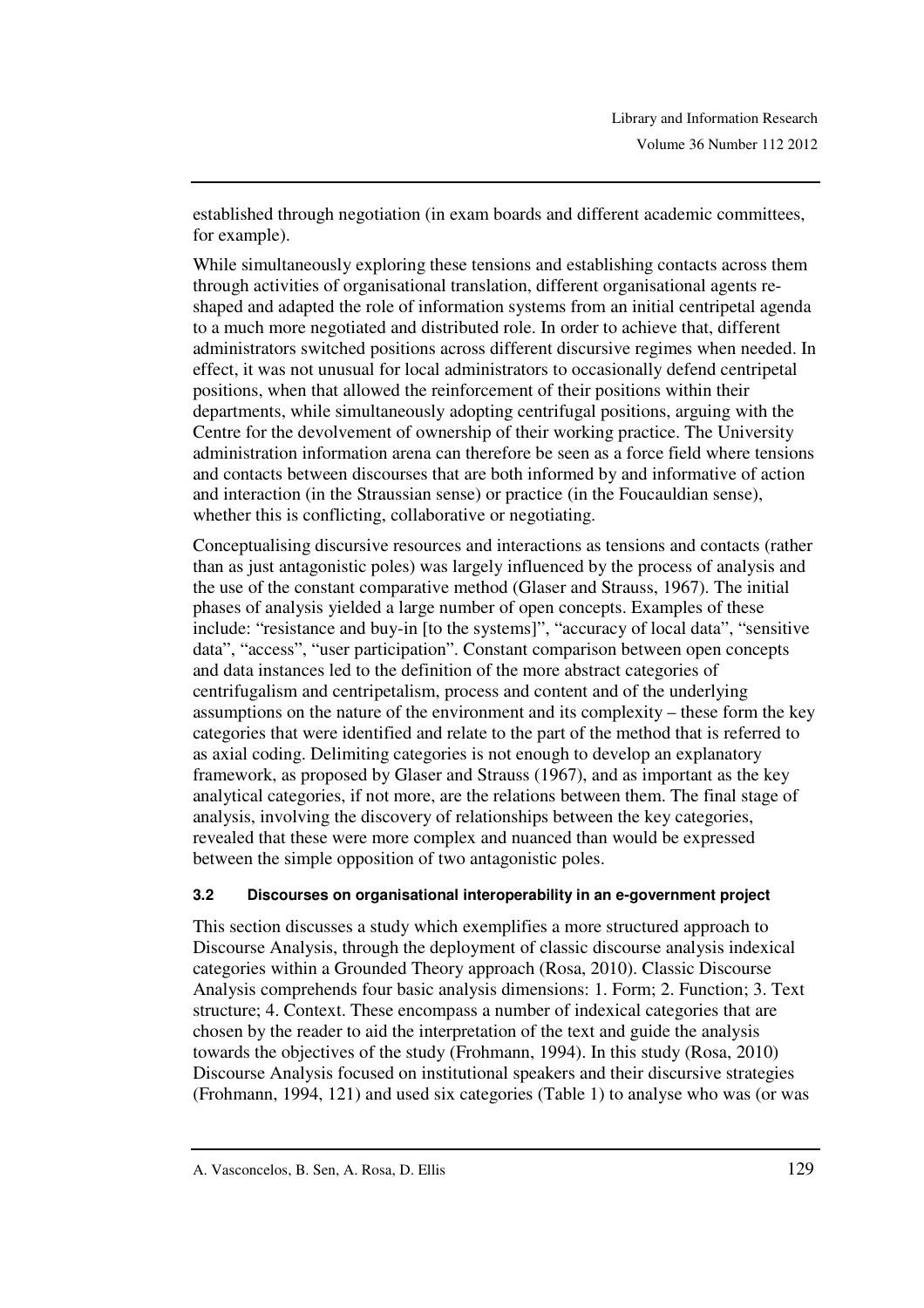not) concerned with implementing Organisational Interoperability in an e-government project, how it was implemented, what implementation barriers could exist and why implementation was considered important, in this way making visible a collection of discursive identities (Frohmann, 1994; Potter, 2004).

| Definition of<br>organisational<br>Interoperability | Exploring if and how the actors defined the concept of Organisational<br>IoP.                                                                                                                                                                                    |
|-----------------------------------------------------|------------------------------------------------------------------------------------------------------------------------------------------------------------------------------------------------------------------------------------------------------------------|
| Register                                            | The variety of language used for a particular purpose or in a<br>particular social setting. Because this variation is defined by use, it<br>distinguished the formal conventions adopted at the local UK council<br>and the model of discourse in the documents. |
| Agency                                              | The active or implicated actors of the communication, as well as the<br>strategies to create collective actors.                                                                                                                                                  |
| Time                                                | The tense of the verbs and the time of the action. This offered<br>insights into the practices of Organisational Interoperability<br>throughout the e-service implementation.                                                                                    |
| Modality                                            | The linguistic strategy that actors used to convey the meaning of their<br>own knowledge. This was particularly useful in understanding<br>stakeholders' mind-sets or arguments, while engaged in negotiation<br>actions.                                        |
| Position                                            | The physical textual location of the discursive strategies pertaining<br>Organisational Interoperability issues, in order to identify relations of<br>dominance, priority or preference.                                                                         |

## **Table 1: Indexical categories used.**

The limited amount of literature in the field of Organisational Interoperability in local e-government projects required the adoption of a methodology that was exploratory in nature, largely based on the principles of Grounded Theory. This approach allowed the research to be grounded on emergent theoretical frames (Gorman and Clayton, 1997) and facilitated an interpretive approach. Since the focus of the study was on the stakeholders' conceptions, tensions and negotiation practices, Discourse Analysis and the Arenas/Social Worlds Theory were used as a combined analysis method. On one hand, Discourse Analysis offered a set of pre-defined strategies based on the assumption that language is a relational construct of the stakeholders' agendas, uncovering the relations between discourse and social practice at local government level (Wodak and Meyer, 2009). On the other, the Arenas Theory acted as a framework to conceptualise findings and reveal the action strategies that allowed a new service to gain its e-government identity and prove successful or unsuccessful with its users.

The study investigated the Customer Feedback and Complaints service system (CFC) implemented by a local council in the north of the UK. The CFC aimed to integrate the different complaints services across the council and to re-design the existing

A. Vasconcelos, B. Sen, A. Rosa, D. Ellis 130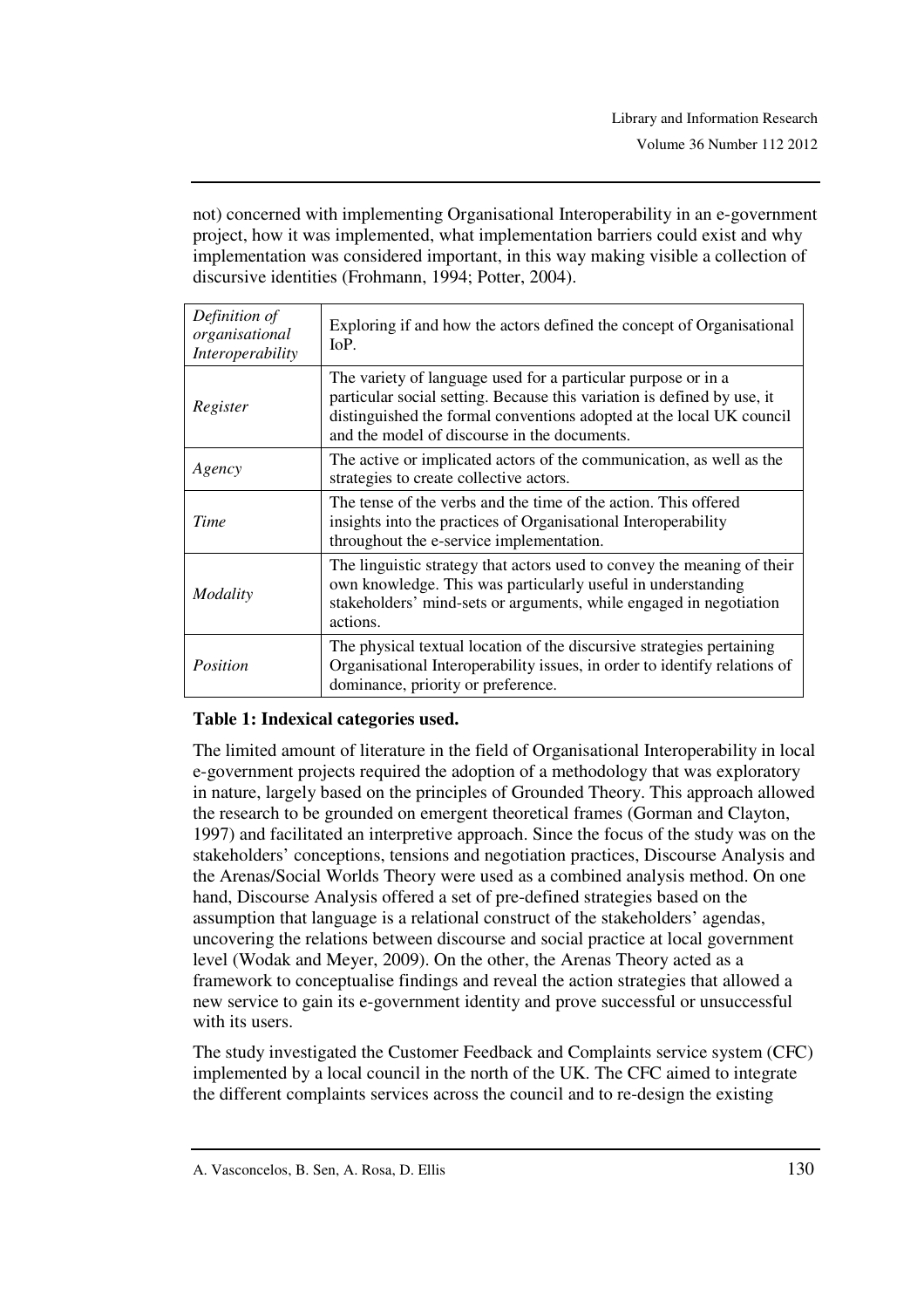relationships between different legacy systems. The service development started in 2007, involved five different internal directorates and four external partner organisations and was implemented in 2010, with the establishment of a Corporate Complaints Team, an organisation-wide Complaints and Feedback Policy and Procedure, and a single online case management information system.

Because direct observation of Organisational Interoperability practices during the CFC implementation was not possible, two main data sources were used: *corpora* of local authority written documents that were officially produced to pitch, guide and evaluate the CFC Service Information System project development; and qualitative interviews. The written *corpora* were anonymised before being cleared for the research study and provided a formal record of the communication established between different stakeholders, ensuring the researcher access to the linguistic strategies and related social interactions. In the written format, the data allowed a prolonged access and the possibility of a full examination of the discourses in the text. Despite these benefits, and following Budd and Raber (1996, 218), particular attention was given to possible "capricious editing and change" and to the influence of dominating styles, or conventional forms, that permeate documents in public organisations (Manning, 1987). The qualitative interviews were open-ended to allow the themes to emerge and were performed with project team members that were situated at the centre of the arena of concern during the development of the CFC system. They were used in triangulation with the written *corpus* and offered the opportunity to capture a type of discourse that was, unlike the internal documentation, more natural and in real time (Schatzman and Strauss, 1973).

The six indexical categories of analysis that were used are shown in table 1. In the end, Discourse Analysis categories offered a clear analytical strength to the study, whilst the Grounded approach made it possible to perform a balanced iterative analysis between the form and function levels of the text, thus contributing to the validation of the findings (Jager and Maier, 2009).

In this study, the Arenas/Social Worlds Theory supported the consideration of the negotiated meanings and mind-sets that formed the Arena of organisational interoperability during the development of the CFC service system. Social Worlds/Arenas Theory was used in this study to look at the mediation practices expressed in the stakeholders' discourses and then pinpoint the human and nonhuman agents in the interoperability arena, such as the project manager, the different complaints services managers or the CFC system itself. This last was able – as one scholar has put it  $-$  to "structurally condition the interactions within the situation" (Clarke, 1991, 139). From this emerged the different Social Worlds and their key discursive interactions regarding organisational interoperability (Figure 1).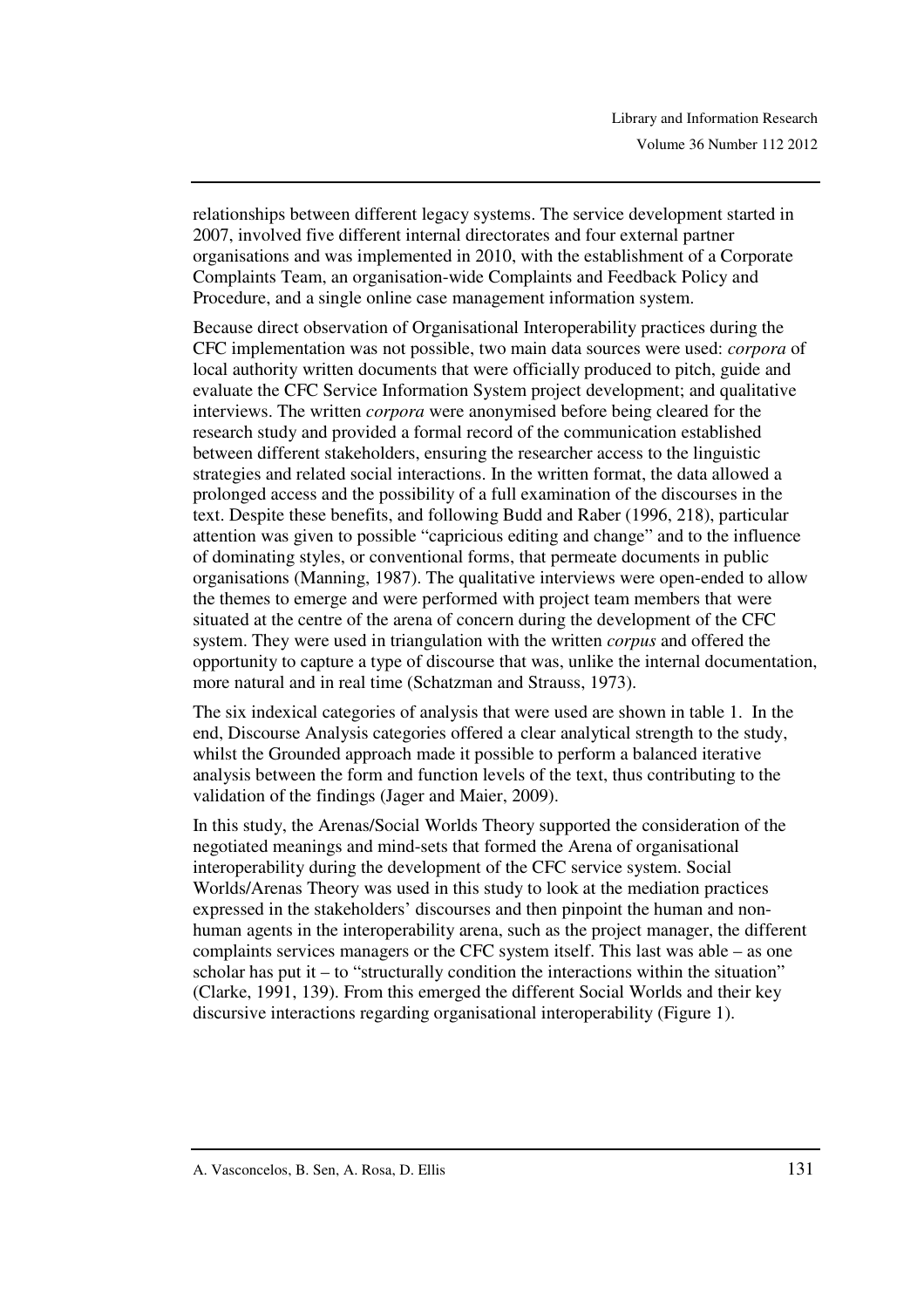#### Library and Information Research

Volume 36 Number 112 2012



**Figure 1: A map of the Social Worlds and Discourses of organisational interoperability at a local council.**

Using the indexical categories it was possible to identify four distinct discourses that built the organisational interoperability identity of the Complaints Service System. Firstly, a discourse was adopted by the System Users social world and, initially, also by the Project Team, where Organisational Interoperability was seen as *unification of policies and processes*. Whilst this discourse is recognized in the literature (Tarabanis and Archmann, 2006, 9) as a stepping stone for the realization of interoperability, in this study the Social Worlds viewed the policy and procedures as ends in themselves, rather than as a strategy; this increased the risk of system failure because it created tension with the IT Vendors and Maintainers discourse, in which interoperability was dependent on the processes imposed by the new system.

A second discourse aligned organisational interoperability with *system centred process re-engineering*, and used a lot of commercial and technological jargon, focusing on performance; it used plural verbal persons to enable the construction of an ownership relation between the software buyers, users and the system itself and often made use of action verbs, passing the reader an image of trustworthy efficacy. Although this concept was of particular interest to IT vendors, the CFC service and the Board Worlds, it collided with the Users' Social World which resisted the nonconsulted organisational change. As a result of the conflict, the software was delivered under-scope, forcing the construction of a new interoperability discourse based on business re-engineering.

A third discourse was *orientated towards the principles of the Business Enterprise Architecture and aligned with service needs*; this was mostly defended by the System Users and ultimately by the CFC service, the Board and the Project Team.

A. Vasconcelos, B. Sen, A. Rosa, D. Ellis 132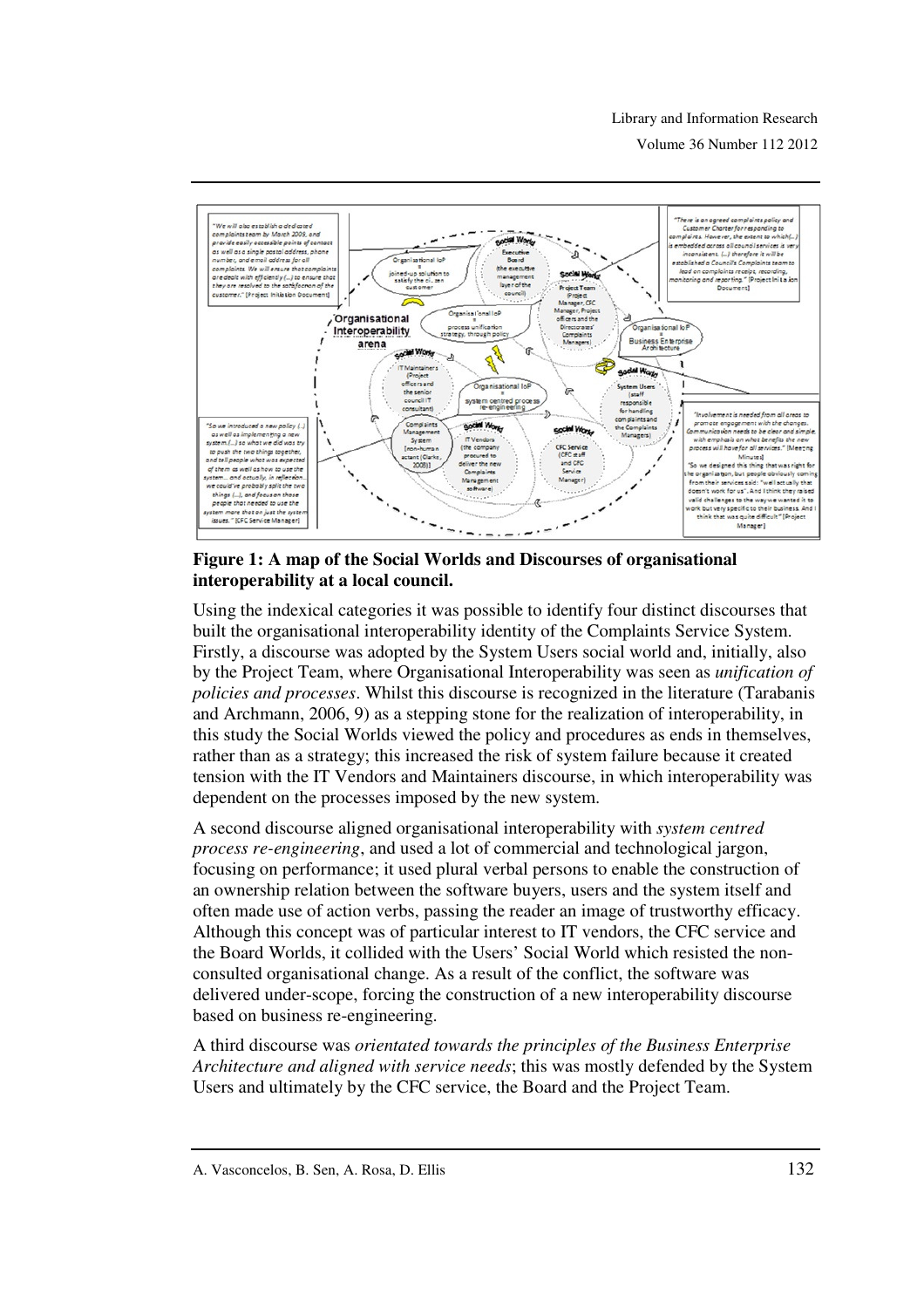A fourth discourse, *generalist and politically marked* (mostly voiced by the Executive Board world), presented organisational interoperability as a joined-up solution to satisfy the citizen-customer; this was a strategic discourse, written in normative mode and in a formal register, usually placed at the top of the texts, with the verbs in the future tense. Despite its influential construction, this key discourse eventually enlarged the scope of organisational interoperability to a point where it became, as Kubicek puts it, only a "residual category" (Kubicek, 2008, 1) where all other visions were deposited.

Interestingly, in this study, the expression "Organisational Interoperability" was never observed in the documents, neither was it uttered by the interviewees. However, by using Discourse Analysis, it was possible to show that, unconsciously, actors were attempting to follow its principles:

*The first time I've heard of it was when I spoke to yourself* [the researcher] *about the work you're doing really. That is not to say that the context of what you say that involves interoperability is what we dealt with through the project really, in terms of ahmm… yeah… we came across the concept often, not with the word.*

(Project manager)

The Arenas/Social Worlds framework unveiled the discourses that influenced the egovernment CFC service system conflict Arena (Clarke and Montini, 1993); it characterised the multiple perceptions of organisational interoperability in this study; and it demonstrated, one the one hand, that various stakeholders can share a particular view of organisational interoperability and, on the other hand, that one agent can, in different moments, hold different views of it. This movement of agents across the boundaries of social groups, also recognised by Vasconcelos (2005; 2007a; 2007b) and Rowley (2010), shows that actors' visions of organisational interoperability were, by themselves, insufficiently clear to support committed practices. Therefore, stakeholders opted to define their e-government interoperability identities by crossaction, where they could defend personal or collective interests, influence other actors' convictions and even achieve project management performance results.

#### **3.3 Situational Analysis and Discourses of people using health information to cope with long term illness**

This section presents a more structured elaboration of the Grounded Theory and of the Arenas/Social Worlds Theory than those discussed above; it is based on Situational Analysis. Situational Analysis is a more structured and proceduralised elaboration of the Straussian approach to Grounded Theory (Strauss and Corbin, 1990; Clarke, 2005). The approach was developed by Adele Clarke, in the domains of the history of medicine and life sciences. It has been used fairly widely in health studies and less in information studies, but does lend itself to a variety of domains because of its flexibility of application (Bone, 2002; Vasconcelos, 2007b). Situational Analysis is used as a "means of coherently elucidating and analyzing [*sic*] the complexities and instabilities of social life" (Clarke, 2003, 553) by examining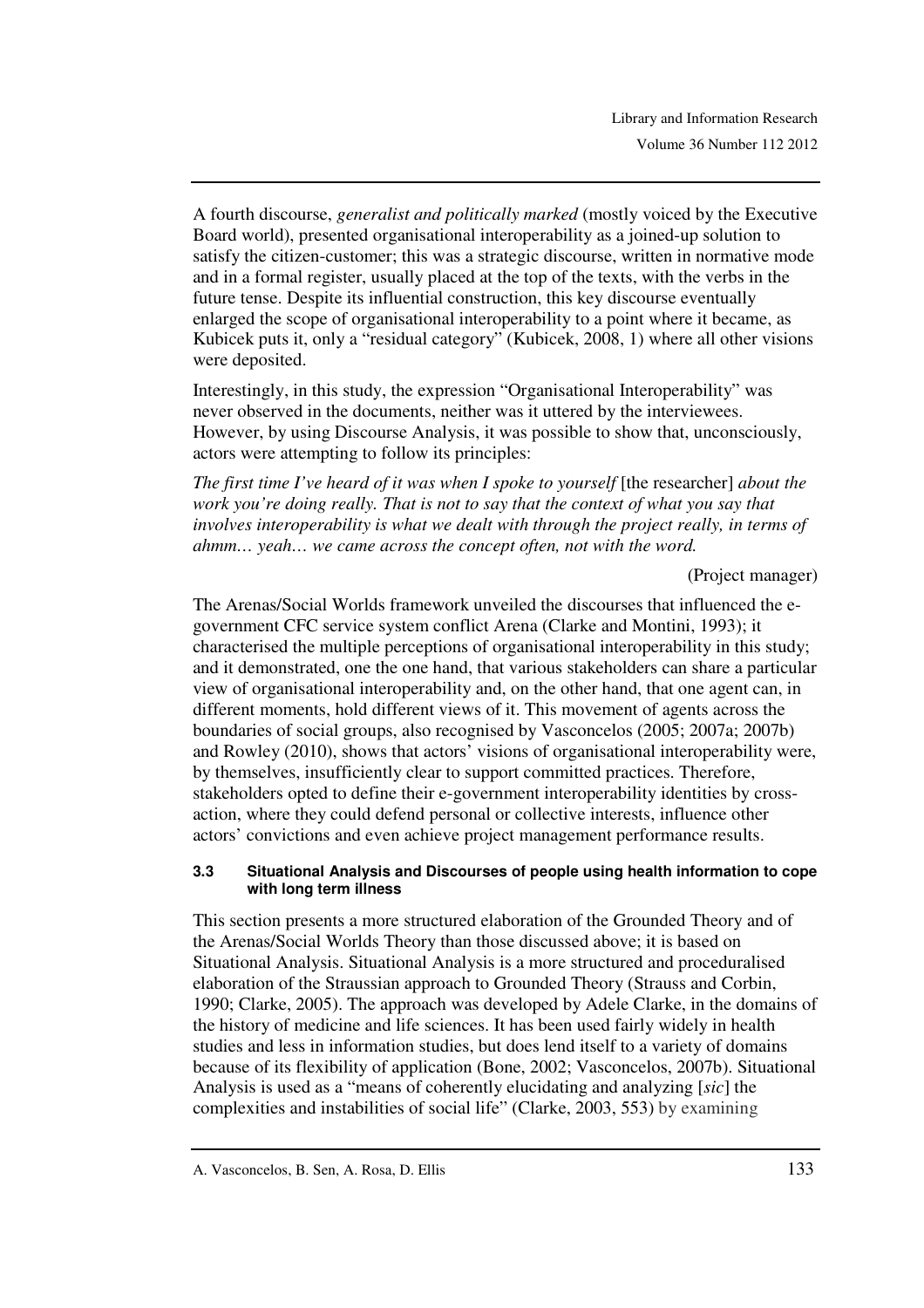holistically the interactions between Social Worlds (Clarke, 2003, 556). It allows researchers to "draw together studies of discourse and agency, action and structure, image, text and context, history and the present moment", and it analyses its data by 'mapping' the complexities that emerge from them (Clarke, 2003, 553).

The situational analysis approach seeks to identify differences, variations, conditionality, complexity, and silent voices. It can be used in a wide range of research projects gathering data in different ways. The analysis involves diagrammatical or "cartographic" approaches to encourage a deep analysis of the data content (Outhwaite and Turner, 2007). The data used in the mapping process is arrived at by open coding and memo writing in the initial stages of the analysis. The mapping of the coded data is designed to provide insights in the elements of situational complexity; it is not a reductionist method. It is also designed to highlight "sites of silence" in the data, those things that are "unarticulated" or possible absent voices (Clarke, 2003, 561).

There are three main data mapping techniques used to promote analytical thought and reflexivity in relation to the data (Clarke, 2005):

- Situational Maps enabling the study of the Situation, considering the major human, non-human, discursive and other elements of concern, and the relationships amongst them;
- Social Worlds/Arenas Maps plotting the actors, key non-human elements and the Arena(s) of commitment within which they are engaged in their negotiations and interpretations of the situation;
- Positional Maps plot the major positions taken, and not taken, in the data, taking note of discursive variations, difference, conflict and controversy surrounding the complexities of the situation.

These maps elucidate complexities, and analyse the data by asking: Who and what are in this situation? Who and what matters in this situation? What is going on in this situation? What elements make a difference in this situation? What ideas, concepts, ideologies, discussion, symbols, sites of debates, cultural issues, discussions, symbols, sites of debate matter in this situation? What seems present but is unarticulated? (Clarke, 2003, 561; Clarke, 2005).

The study (Sen and Spring, 2011) examined the narratives of thirty young people coping with long term illness. The focus of the study is their use of information, knowledge and communication in learning to cope with their condition. The patient stories were gathered by the YouHealthTalk project of the charity DIPex, begun in 2001 to enable patients to learn from others who had experienced the same health problems. The stories were video-recorded and transcribed, and made available online. The project covers a range of illnesses (Ziebland and McPherson, 2006). The ages of the interviewees ranged from 16 to 29 years at the time of interviews. The illnesses they were coping with included epilepsy, asthma, sickle cell anaemia, cystic

A. Vasconcelos, B. Sen, A. Rosa, D. Ellis 134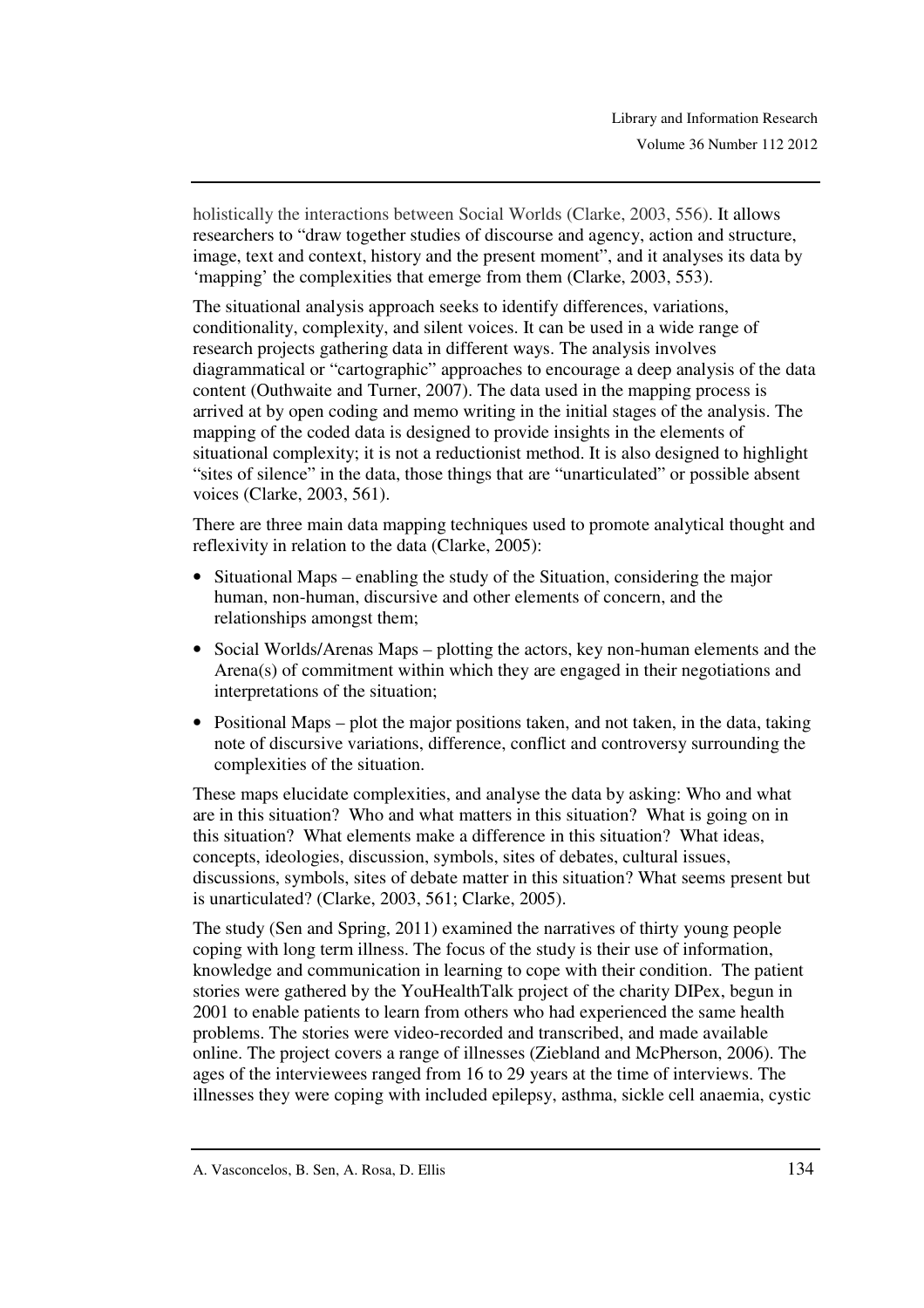fibrosis, juvenile chronic arthritis, diabetes, chronic pelvic pain, and celiac disease. The interviews were downloaded into data gathering sheets, open coded, and analysed to reveal the complex relationships between individual and collective agents within the situation, and to explore the major discursive issues within the situation through Situational Analysis (Clarke, 2005). During the coding, memos where made to capture thoughts and ideas during the analytical process.

In this method, the situation is the unit of analysis; in this case, young people coping with long term illness. The first situational map identifies the major elements of concern in the research (Figure 2). This initial map is exploratory in nature and aims to capture the messy complexity of the situation, and relationships between key human and non-human agents (Clarke, 2003, 539).



### **Figure 2: Initial situational map identifying key themes – initial messy maps undergo several iterations.**

These key concepts are then ordered to help to understand the relationships between themes and to show the information, knowledge sharing and communication experiences of young people coping with a long term health condition (Table 2).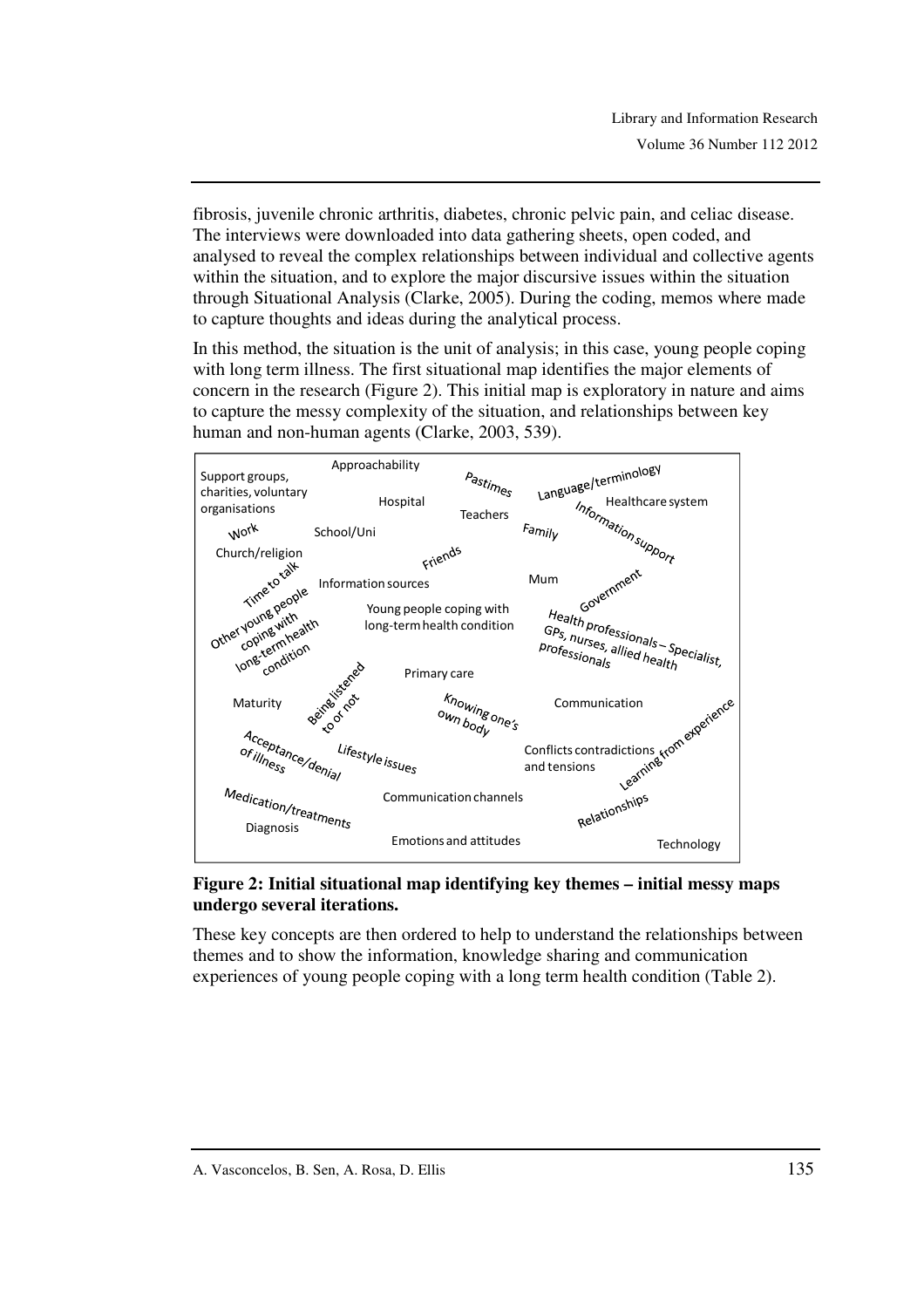Volume 36 Number 112 2012

| <b>Individual Human Elements/Actors</b>               | <b>Non Human Elements/Actants</b>                |
|-------------------------------------------------------|--------------------------------------------------|
| The young person coping with a long term health       | Information concepts, forms and resources        |
| condition.                                            | Clear language/terminology                       |
| Other young people coping with same health            | Communication channels                           |
| condition.                                            | Technology                                       |
| Friends                                               | The media                                        |
| Family – mum, dad, sister, brother                    | Medication and treatments                        |
| Teacher                                               | Pastimes e.g. drugs, drink, smoking, sex,        |
| Health professional: Doctors - specialist, GP, nurse, | clubbing,                                        |
| other health professional e.g. dietician,             |                                                  |
| physiotherapist                                       |                                                  |
| <b>Collectives Human Elements/Actors</b>              | <b>Discursive Constructions of Individual</b>    |
| Other young people coping with the same long term     | and/or Collective Human Actors                   |
| health condition.                                     | Young person being "invisible".                  |
| Friends                                               | Everybody's different /patient uniqueness        |
| Family                                                | Specialists as "scary" "unapproachable"          |
| Teachers                                              |                                                  |
|                                                       | Specialists see the condition not the person     |
| Health professionals: Doctors – specialists, GPs,     | Nurses as helpful                                |
| nurses, other health professionals e.g. dieticians,   | Mum as support                                   |
| physiotherapists                                      | Friends as a form of support                     |
| Health service and hospitals                          | Health professionals as support                  |
| Support Groups, voluntary organizations, charities    | Support groups as support networks               |
| School, university, work<br>Church                    | Young person as information provider             |
|                                                       |                                                  |
| Government                                            |                                                  |
|                                                       |                                                  |
| Key events in the situation                           | <b>Implicated/Silent Actors/Actants</b>          |
| Diagnosis                                             | Silent voices of young people                    |
| Acceptance of the health condition                    | Silent voices of family                          |
| <b>Political/Economic Elements</b>                    | <b>Discursive Constructions of Non-Human</b>     |
| Not enough people                                     | <b>Actants</b>                                   |
| Funding issues                                        | Information as a form of support                 |
| Need for research                                     | Communication channels as enablers for           |
|                                                       | accessing support                                |
|                                                       | Constructions of the health condition            |
| <b>Temporal Elements</b>                              | Socio-cultural /Symbolic Elements                |
| Time needed to talk                                   | Young person needing to fit in $-$ social        |
| Too much time taken to be given information           | acceptance                                       |
| Wasted time - through lost results                    | Young people in society                          |
| Maturing of the young person                          | <b>Illness</b>                                   |
| <b>Major Issues/Debates (Usually Contested)</b>       | <b>Related Discourses (Historical Narrative,</b> |
| Importance of communication                           | and/or Visual)                                   |
| Importance of being informed                          | Discourses on individualism                      |
| Importance of relationships and needing support       | Discourses on health and illness                 |
| Importance of healthy lifestyle                       | Discourses on information, knowledge and         |
|                                                       | communication                                    |
|                                                       | Discourses on lifestyle                          |
|                                                       | Discourses about relationships and support       |
| <b>Other Kinds of Elements</b>                        | <b>Spatial Elements</b>                          |
| Personal attitudes and emotions<br>Conflict           |                                                  |

**Table 2: Ordered situational map.** 

A. Vasconcelos, B. Sen, A. Rosa, D. Ellis 136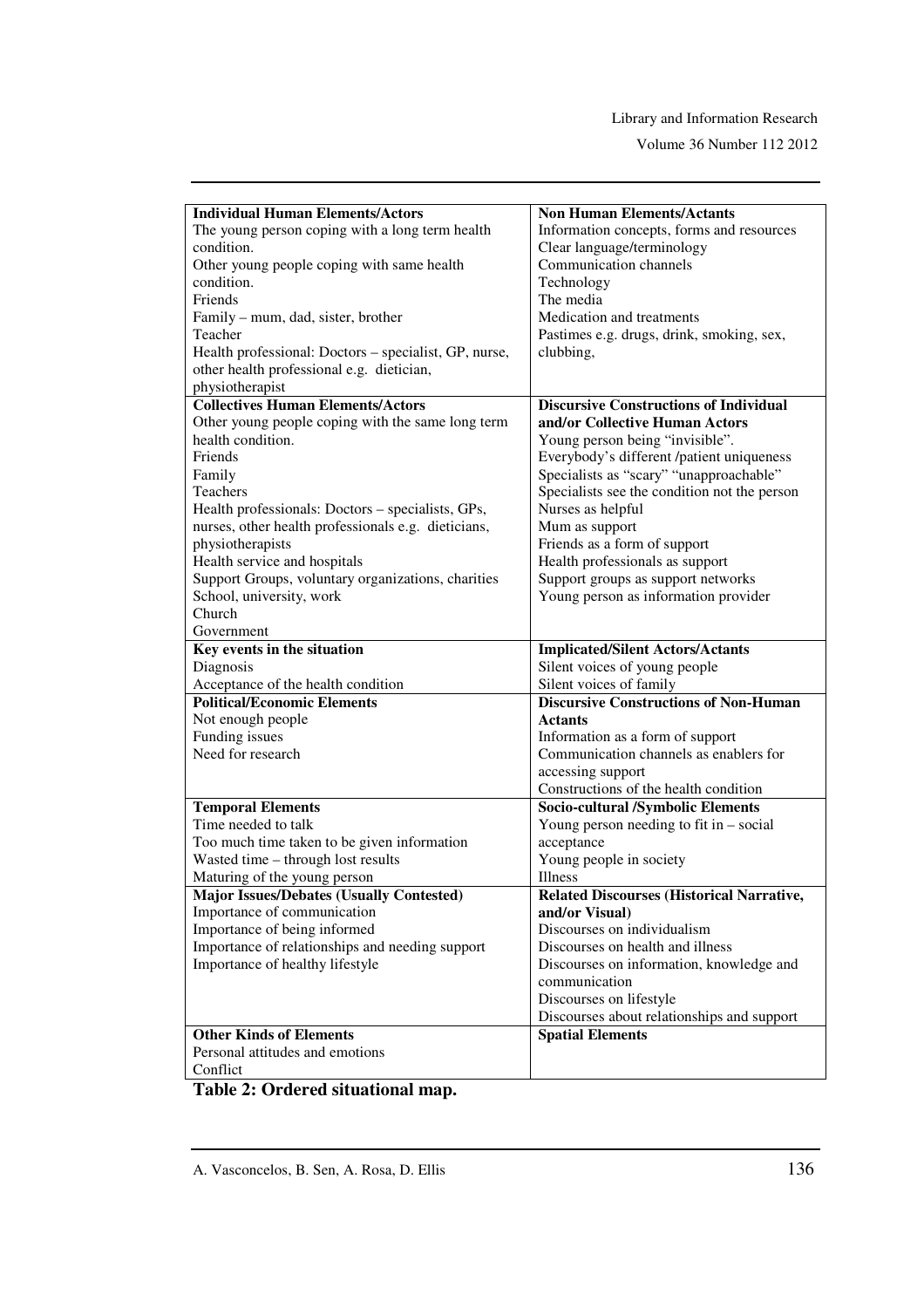The relational analysis can be done by circling elements identified in the situational map, drawing lines between the elements and specifying and describing the nature of the relationship (Figure 3).



**Figure 3: Relational analysis developed from the messy situational map.** 

The second main mapping exercise, a Social Worlds/Arenas Map lays out the collective agents and the Arena(s) of commitment where negotiations take place (Figure 4). A Positional Map (Figure 5) lays out major positions taken in the data regarding major issues (Clarke, 2005, 126), in this case showing the relationship between young people's levels of information and knowledge, their ability to cope with the long term health condition, and how their position changes as they mature along their patient journey.

The maps are not necessarily produced within the findings in the study, though they can be; they are analytical mapping exercises used in order to explore the data. It is useful to use both the "messy map" (Figure 2) and the "ordered map" (Table 2) simultaneously to avoid overlooking important issues in the data and to consider relationships. The maps are often modified in the analytical process. Sometimes not all the mapping processes are used, though in this study we found all the techniques valuable in gaining a better understanding of the data. For this particular project it was also useful to map relationships between the main actors to aid the understanding of information flows, knowledge sharing and communication issues.

A. Vasconcelos, B. Sen, A. Rosa, D. Ellis 137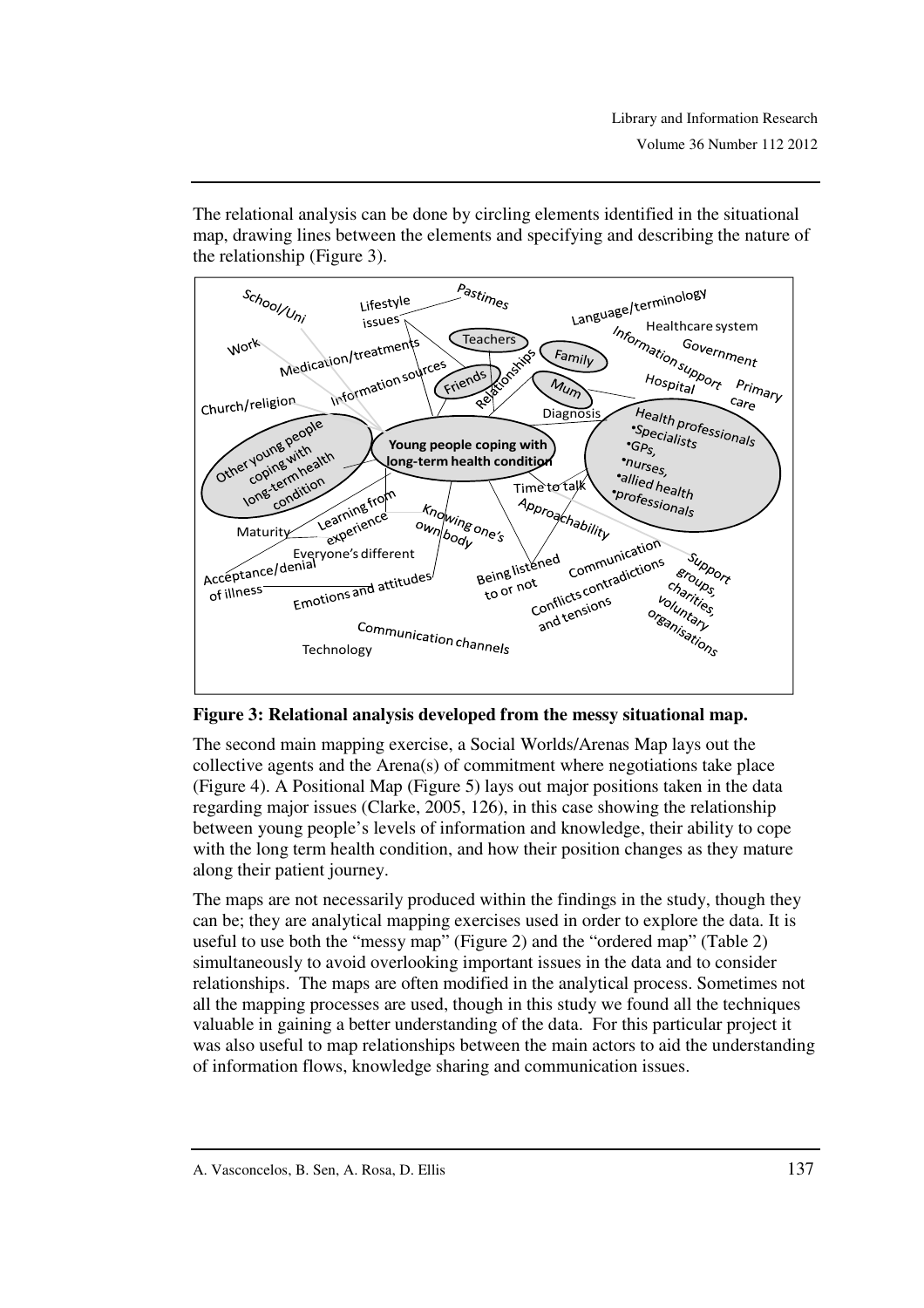





**Figure 5: Positional map.** 

A. Vasconcelos, B. Sen, A. Rosa, D. Ellis 138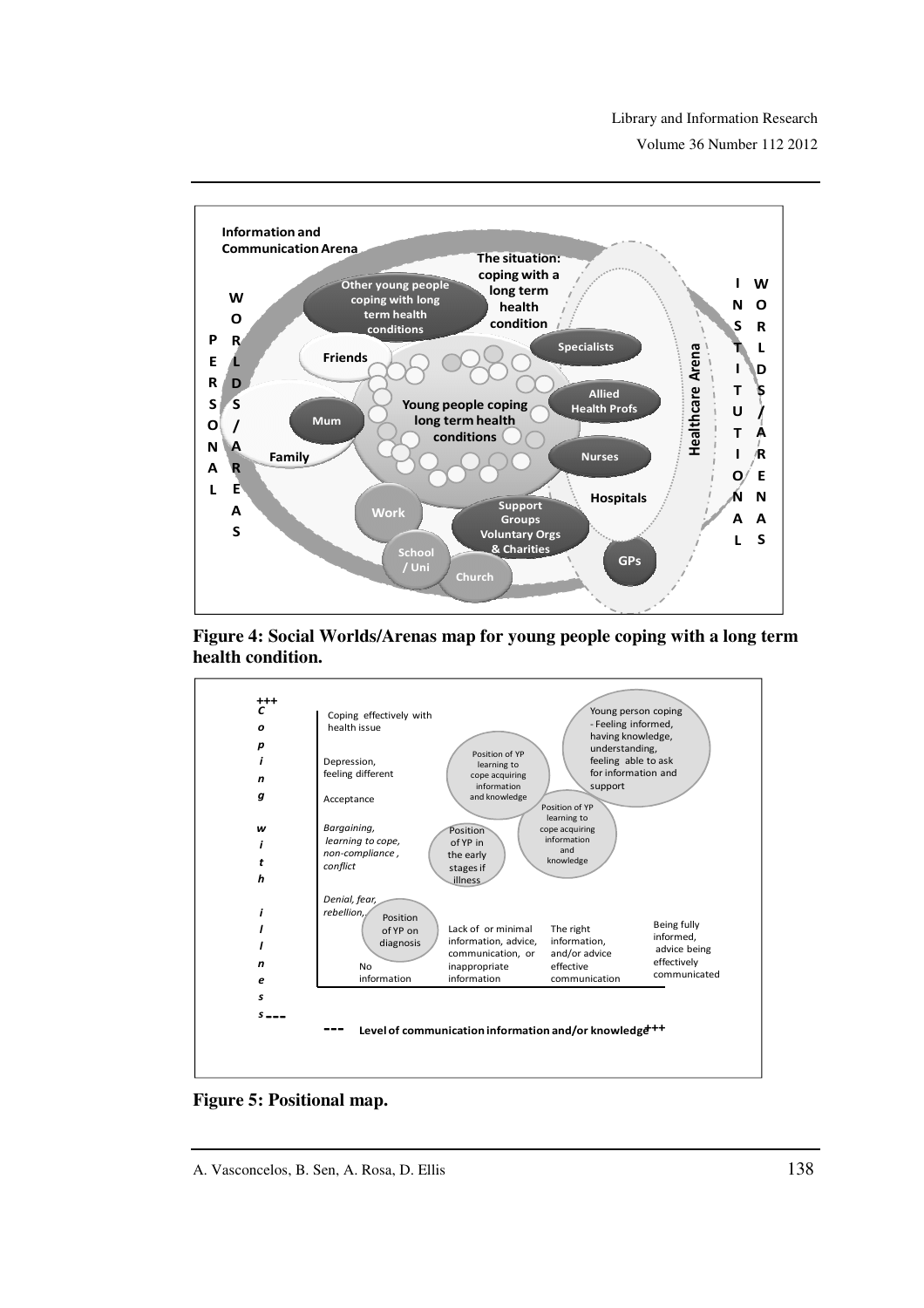This method may seem formulaic for a qualitative approach to data analysis; however, it offers a systematic approach to "interrogating data analytically, demanding careful consideration and considerable reflexivity on the part of the researcher" (Clarke, 2005, 141). It involves constant reappraisal of the data (the Situation) through the analytical process to get a sense of what the problems are. At the centre of this situation of inquiry are the young people themselves, who usually cope as individuals and only occasionally form coping groups or collectives by accessing support groups. Support groups – often online – were highlighted as useful sources of information and were called upon when the NHS had failed.

Other important socially interactive support mechanisms are family networks, friends, and social institutions such as school, work or church, and the young people spoke of the importance of "letting friends know" and "needing the support of others" [Rollo, age 23]. It is important for the young people to feel accepted and to fit in. Yet also important was the sense of individualism commenting that "everyone's different" [Donna, age 18]; and a need to be independent, "I hate relying on other people…" [David, age 18]. The mothers of the young people are usually at the centre their respective support networks; other family members were rarely mentioned: "I've always had my mum look after me and then encourage me..." [Helene, age 23].

Key discourses emerged from the analysis:

1. *Feeling "invisible"*, *not being listened to, w*hat Clarke (2005) refers to as "silences"; the young people often reported feeling invisible with doctors talking to parents rather than them:

*When I was 15 my mum was going into the consultations with me, yes, most of the information was going to her rather than me. I didn't really feel like I was part of the consultation or part of the decision-making process. You know I was the one who was having the seizures and taking the tablets, but I wasn't really involved ... you're the one who had it but …don't talk.* 

[Catherine, age 29]

2. The diagnosis of a long term illness changed many of the young peoples' lives; there was a strong *need to fit in*, *yet needing to be an independent individual*; it is important for the young people to feel accepted, still to fit in, and to continue "smoking" [Sara, age 21], "drinking" [Sara, age 21], "go clubbing" [Helene, age 23], dancing, and not "feel completely isolated" [Joseph, age 17]

3. *Grief was felt for a way of life lost*: *denial, anger, bargaining, depression, and acceptance*; after diagnosis a range of feelings were identified that were linked to a grieving process

*I'm coping with it quite well … I tend instead of like fighting it like before … I tend to work with it. I've stopped thinking 'oh this is really a bad thing', because it's not. It's something you live with. I don't try to let it impact. I know it's very difficult… but I try to make the best of it now.* 

A. Vasconcelos, B. Sen, A. Rosa, D. Ellis 139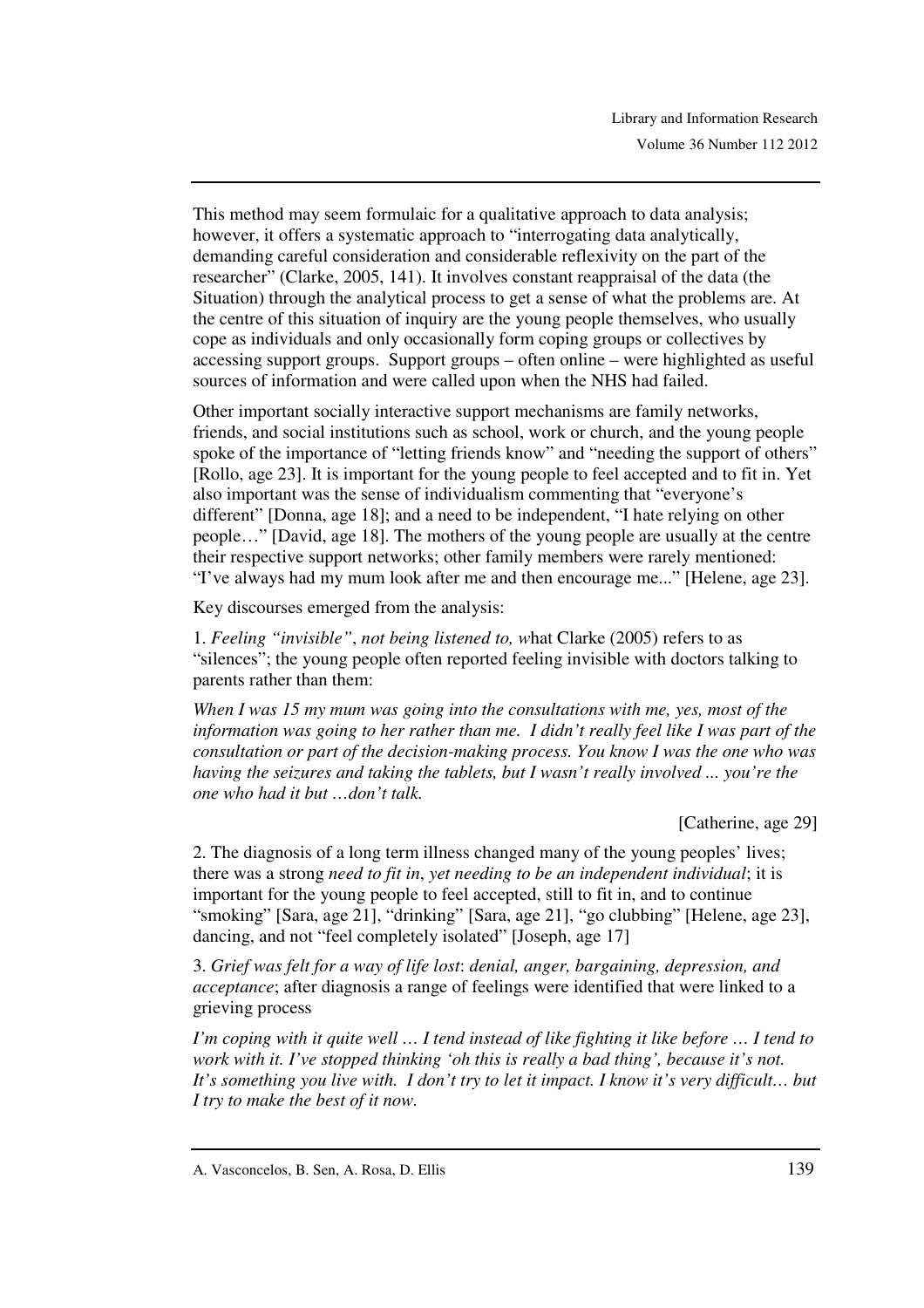[Elizabeth, age 22]

4. In learning to cope, *information, knowledge, wisdom as important:*

*I know now that there was a lot of information that I should have received, but I didn't.* 

[Catherine, age 29]

*I've looked around on the Internet and read different articles and in fact my GPs emailed me things … I think it's really important …* 

[Lynn, age 28]

*At seventeen I was very naïve. I was very young, very believing and when I was lacking confidence it was because I just didn't have all the knowledge. I wasn't worldly enough.* 

[Clint, age 26]

The young people found they *learnt from experience*:

*I've learnt from experience. … Sometimes you don't want to listen to your mum, you don't want to listen to the doctors. So you experience it for yourself. So the doctors have never had to encourage me, I've learnt from experience.* 

[Helene, age 23]

5. The young people *became information providers themselves,* giving advice, sharing information, knowledge, and wisdom gained from their experiences of learning to cope:

 *You have to fight it. You never have to give up. You have to be, you have to have courage, never be scared and live your life happily.* 

[Hassan, age 18]

A principal finding that emerged from the analysis was that as the young people became more informed about their health conditions and gained knowledge and understanding both about their illnesses and their own bodies and boundaries, their confidence and capacity to cope with their long term health conditions increased. This is illustrated in Figure 5, the Positional Map. The information they needed was gathered from a variety of sources; from their interactions with health professionals, support groups and charities, the internet, other young people suffering with similar conditions, and their own experiences. They relied not just on their own capabilities, but those of their support networks. In their journey from initial diagnosis to accepting their conditions and coping with daily life, they went through a series of negative and positive emotions and experiences on which they reflected and from which they learnt. The young people themselves then wanted to share their knowledge with others and they became information providers passing on their tips, knowledge and advice to others.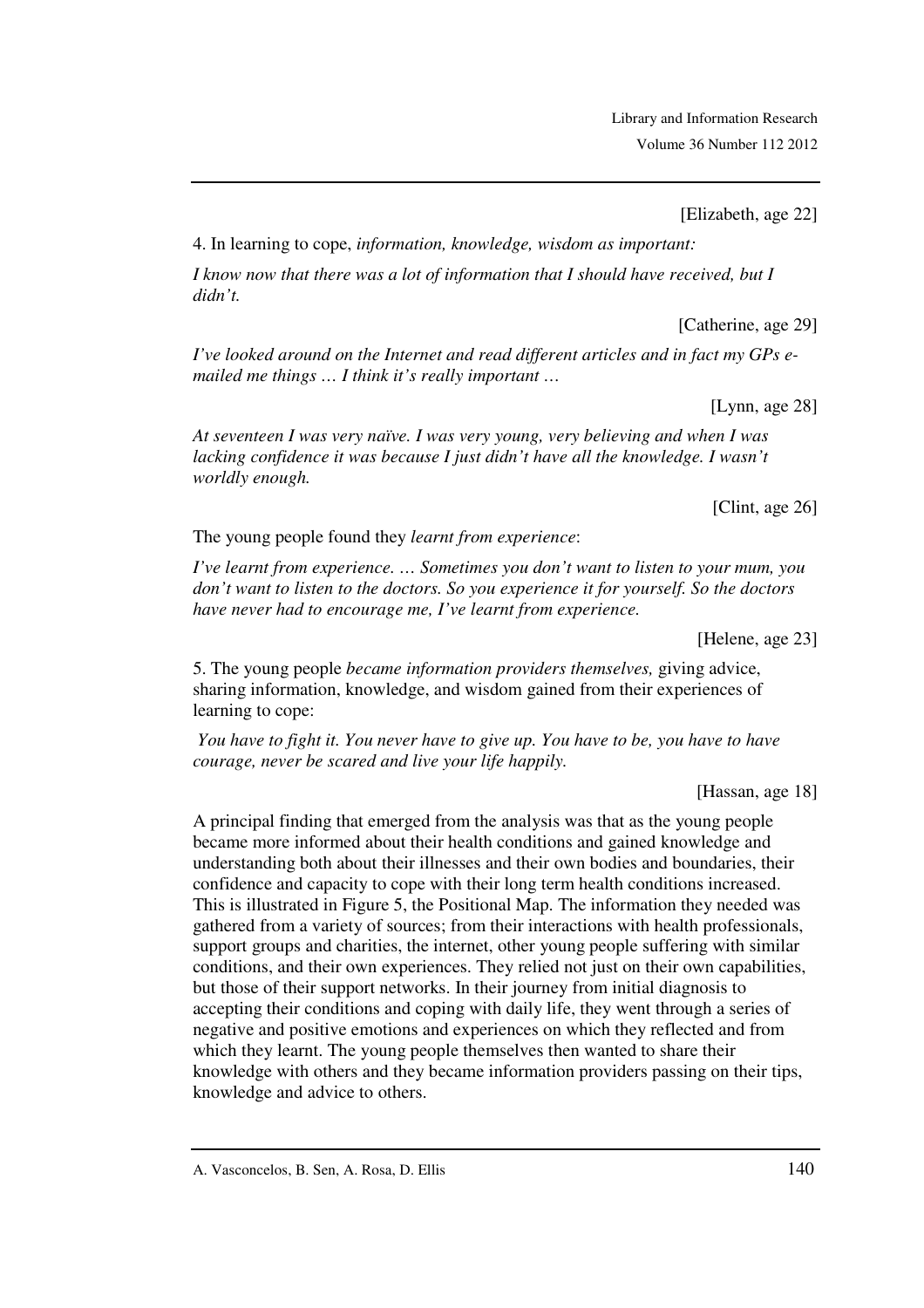The mapping techniques were particularly useful in identifying the individuals and collectives, their Social Worlds, the Arenas where they interact, and the positions they adopt on key issues within in this situation (Figures 2–5; Table 2). The young people had different experiences whilst coping with their illnesses. This became a recurring theme throughout the analysis which uncovered different experiences, and different opinions, sometimes complete opposites or extremes of opinions across a range of issues. David (age 18) epitomises why this research method is successful for this type of study. It is holistic as it strives to consider the wider situation and to give voices to those who have felt silenced: as David says for these young people "it is not just about illness"*.* This study presents situational analysis used in its more complete form taking a more structured approach to the mapping process. However, it should be emphasised that the maps are part of what Clarke (2005) describes as a "toolbox" to be taken and used as appropriate to each individual study.

## **4 Conclusion**

Many classical Grounded Theory applications in information research, with a focus on the development of analytical categories and the determination of their properties, present a snapshot of situations. By moving away from a focus on coding and categorisation to a greater emphasis on explanation and interpretation, the Arenas/Social Worlds Theory focuses on the dynamics of situations and allows an exploration of its changing nature, by representing them as dynamic maps of tension in action and interaction. This framework combines structure and process perspectives in the analysis of social activities (Clarke, 1991). Whereas the notions of Arenas and Social Worlds draw attention to the context and spaces of action, "Trajectory", as defined by Strauss, draws attention to the process of action and of acting (Soeffner, 1991).

The focus of analysis in this framework is therefore on the different dimensions that compose Arenas: the structural elements that influence them, the collective agents that inhabit them, including implicated and silenced agents, their action and interaction, and the discursive elaborations that frame them. As Clarke points out:

*Focusing on the arena* per se *as a situation leads the analyst explicitly to specify the salient structural and processual conditions, that frame and pervade the arena … In the Strauss approach, analytic focus is on specifying (1) the structural conditions that shape the arena itself as a whole (and which actions in the arena can modify), also considered organizational matrix dimensions; (2) the extant actors and power structures within the arena; (3) the current activities of arena participants (line of work dimensions); and (4) their interactive processes.* 

(Clarke, 1991, 141)

The focus on discourse and combined use of this theory with Discourse Analysis allows the development of a framework to identify how and why different actors change positions and viewpoints, establish different allegiances and may even adopt contradictory viewpoints within a changing Arena. It highlights complex power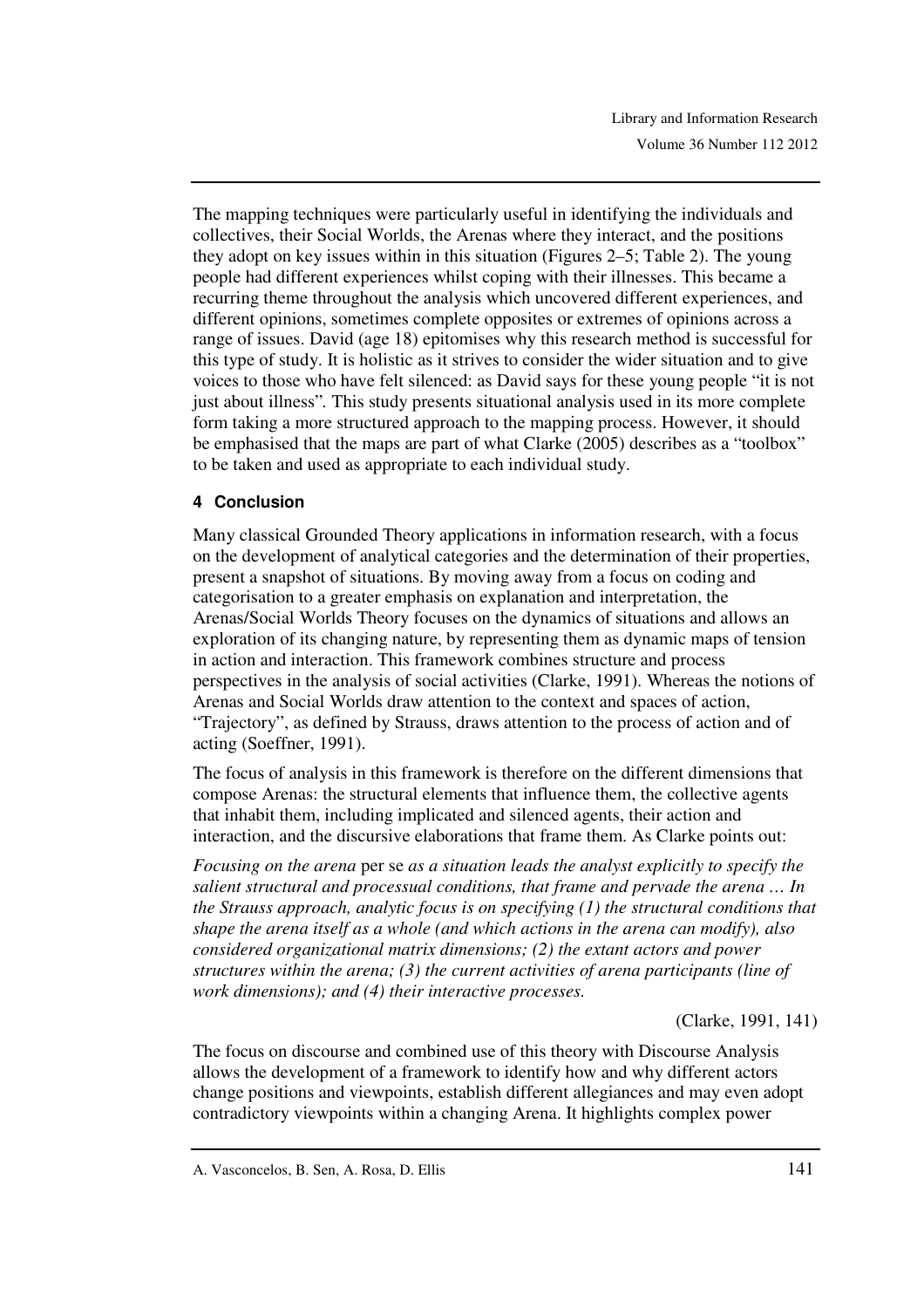relationships and situations where seemingly powerless actors can have a voice and influence situations even against powerful actors. It provides an understanding of situations ideally suited to exemplify the Foucauldian notion of "circularity of power" and of power as fluid, rather than an attribute of particular actors.

This paper presents different elaborations of Grounded Theory that are close to its original propositions and to the theoretical frameworks that informed it, but not often used in research in library and information studies. The elaborations of Grounded Theory using both Discourse Analysis and Situational Analysis in the general theoretical context of Arenas/Social Worlds Theory exemplify the flexibility of the approach and its applicability to a variety of empirical contexts. The dynamic complexity of the library and information research domain suggests that these approaches are both flexible and adaptable for use in very different contexts and are particularly effective in exploring and mapping dynamic situations as well as in focussing research on explaining complex interactions within the domain.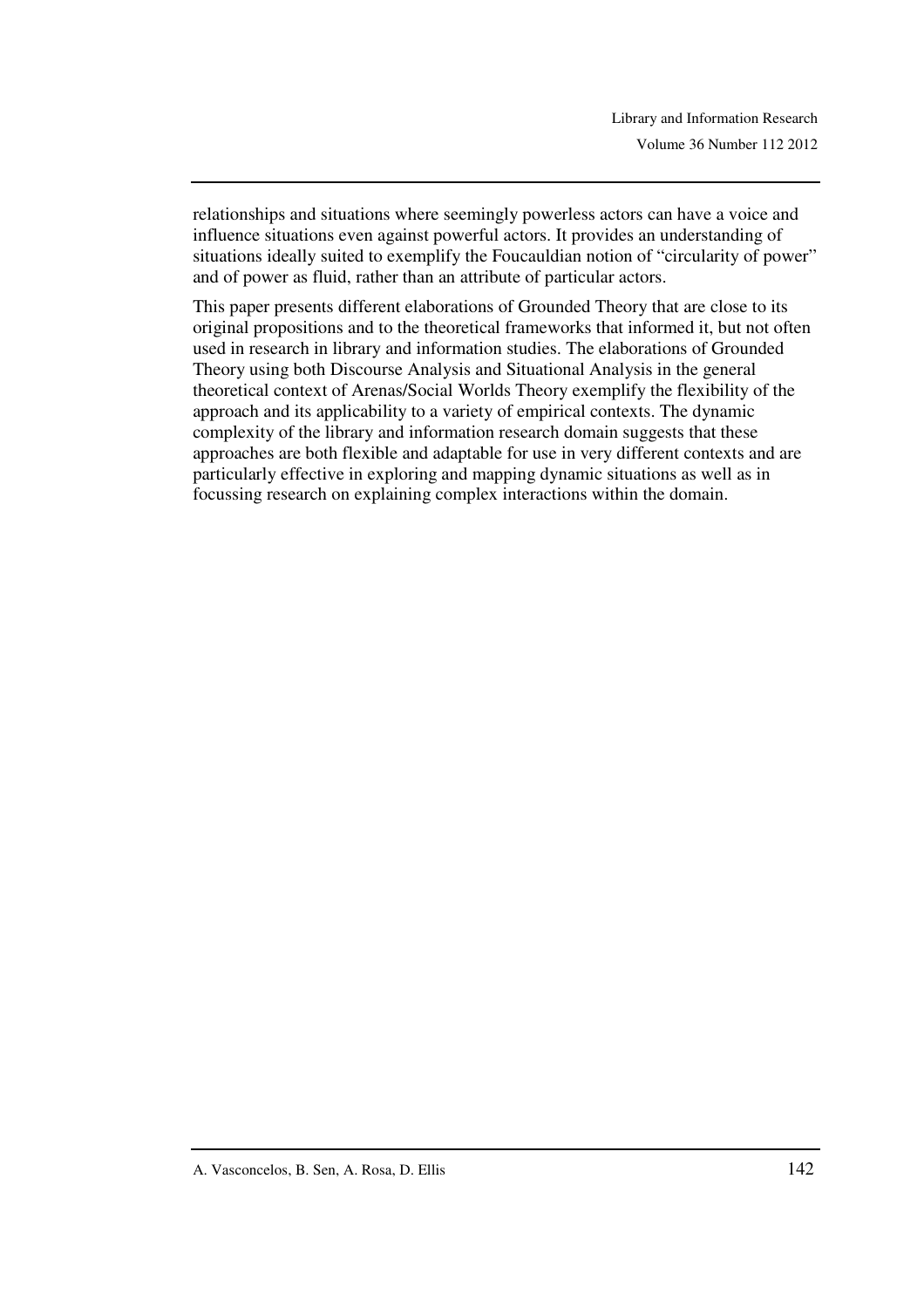#### **References**

Becker, H. (1974) Photography and sociology, *Studies in the Anthropology of Visual Communication*, **1**, 3–26.

Bone, D. (2002) Dilemmas of emotion work in nursing: under market-driven health care, *International Journal of Public Sector Management*, **15**(2), 140–150.

Brown, J. and Duguid, P. (1998) Organizing knowledge, *California Management Review*, **40**(3), 90–111.

Bryman, A. (2001) *Social research methods*. Oxford: Oxford University Press.

Budd, J. and Raber, D. (1996) Discourse analysis: method and application in the study of information, *Information Processing and Management*, **32**(2), 217–226.

Candlin (1997) General editor's preface. *In:* Gunnarsson B.-L., Linell, P. and Nordberg, B. (eds.) *The construction of professional discourse*. London: Longman.

Clarke, A. (1991) Social Worlds/Arenas Theory as organisational theory. *In:* Maines, D. (ed.) *Social organization and social process: essays in honor* [sic] *of Anselm Strauss*. New York: Aldine de Gruyter. 119–158.

Clarke, A. (2003) Situational analysis: grounded theory after the post-modern turn, *Symbolic Interaction*, **26**(4), 553–576.

Clarke, A. (2005) *Situational analysis: grounded theory after the post-modern turn*. Thousand Oaks: Sage.

Clarke, A. and Casper, M. (1996) From simple technique to complex system: classification of pap smears, 1917–1990, *Medical Anthropology Quarterly*, **10**(4), 601–623.

Clarke, A. and Montini, T. (1993) The many faces of RU486: tales of situated knowledges and technological contestations, *Science, Technology and Human Values*, **18**(1), 42–78.

Cohen, L., Duberley, J. and McAuley, J. (1999) Fuelling discovery or monitoring productivity: research scientists' hanging perceptions of management, *Organization*, **6**(3), 473–497.

Darwin, J., Johnson, P. and McAuley, J. (2002) *Developing strategies for change*. London: Financial Times; Prentice-Hall.

Ellis, D. (1987) *The derivation of a behavioural model for information retrieval system design*. Ph.D. thesis, University of Sheffield.

Ellis, D. (1993) Modelling the information seeking patterns of academic researchers: a grounded theory approach, *Library Quarterly*, **63**, 469–486.

Foucault, M. (1980) *Power/knowledge: selected interviews and other writings 1972– 1977*. New York: Pantheon Books.

A. Vasconcelos, B. Sen, A. Rosa, D. Ellis 143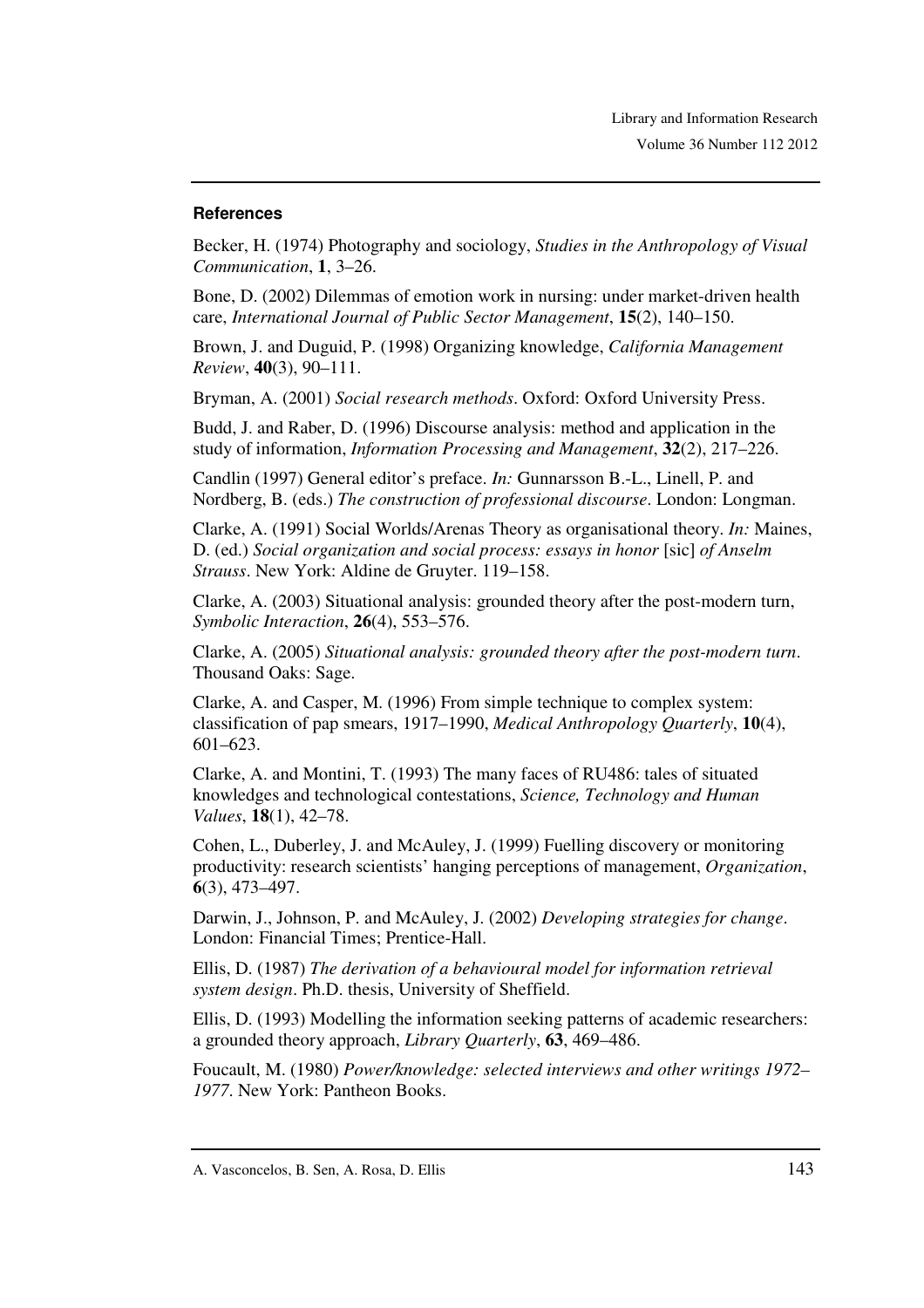Frohmann, B. (1994) Discourse analysis as a research method in library and information science, *Library and Information Science Research*, **16**(2), 119–138.

Fujimura, J. (1988) The molecular biology bandwagon in cancer research: where social worlds meet, *Social Problems*, **35**, 261–283.

Giddens, A. (1976). *New rules of sociological method*. London: Hutchinson.

Glaser, B. G. and Strauss, A. L. (1967) *The discovery of grounded theory: strategies for qualitative research*. Hawthorne, NY: Aldine.

Gorman, G. E. and Clayton, P. (1997) *Qualitative research for the information professional: a practical handbook*. London: Library Association.

Hall, S. (2002) Foucault: power, knowledge and discourse. *In:* Wetherell, M., Taylor, S. and Yates, S. J. (eds.) *Discourse theory and practice: a reader*. London: Sage. 72– 81.

Hammersley, M. (1981) Using qualitative methods, *Social Science Information Studies*, **1**(4), 209–220.

Jager, S. and Maier, F. (2009) Theoretical and methodological aspects of Foucaldian critical discourse analysis and dispositive analysis. *In:* Wodak, R. and Meyer, M. (eds.) *Methods for Critical Discourse Analysis*. London: Sage. 34–61.

Kubicek, H. (2008) Governance of interoperability in intergovernmental services, *Journal of Systemics, Cybernetics and Informatics*, **6**(6), 61–66.

Lave, J. (1988) *Cognition in practice: mind, mathematics and culture in everyday life*. New York: Cambridge University Press.

Lave, J. and Wenger, E. (1991) *Situated learning: legitimate peripheral participation*. Cambridge: Cambridge University Press.

Manning, P. K. (1987). *Semiotics and fieldwork*. Newbury Park, CA: Sage.

Miall, C.E. and Miall, A.D. (2002). The Exxon factor: the roles of corporate and academic science in the emergence of a new global model of sequence stratigraphy, *Sociological Quarterly*, **43**(2), 307–334.

Outhwaite, W. and Turner, S. (2007) *The Sage handbook of social science methodology*. London: Sage.

Partington, D. (2000) Building grounded theories of management action, *British Journal of Management*, **1**, 91–102.

Potter, J. (2004) Discourse Analysis. *In:* Hardy, M. and Bryman, A. (eds.) *Handbook of Data Analysis*. London: Sage. 607–624.

Potter, J. and Wetherell, M. (2001) Unfolding discourse analysis. *In:* Wetherell, M., Taylor, S. and Yates, S. J. (eds.) *Discourse theory and practice: a reader*. London: Sage. 198–209.

A. Vasconcelos, B. Sen, A. Rosa, D. Ellis 144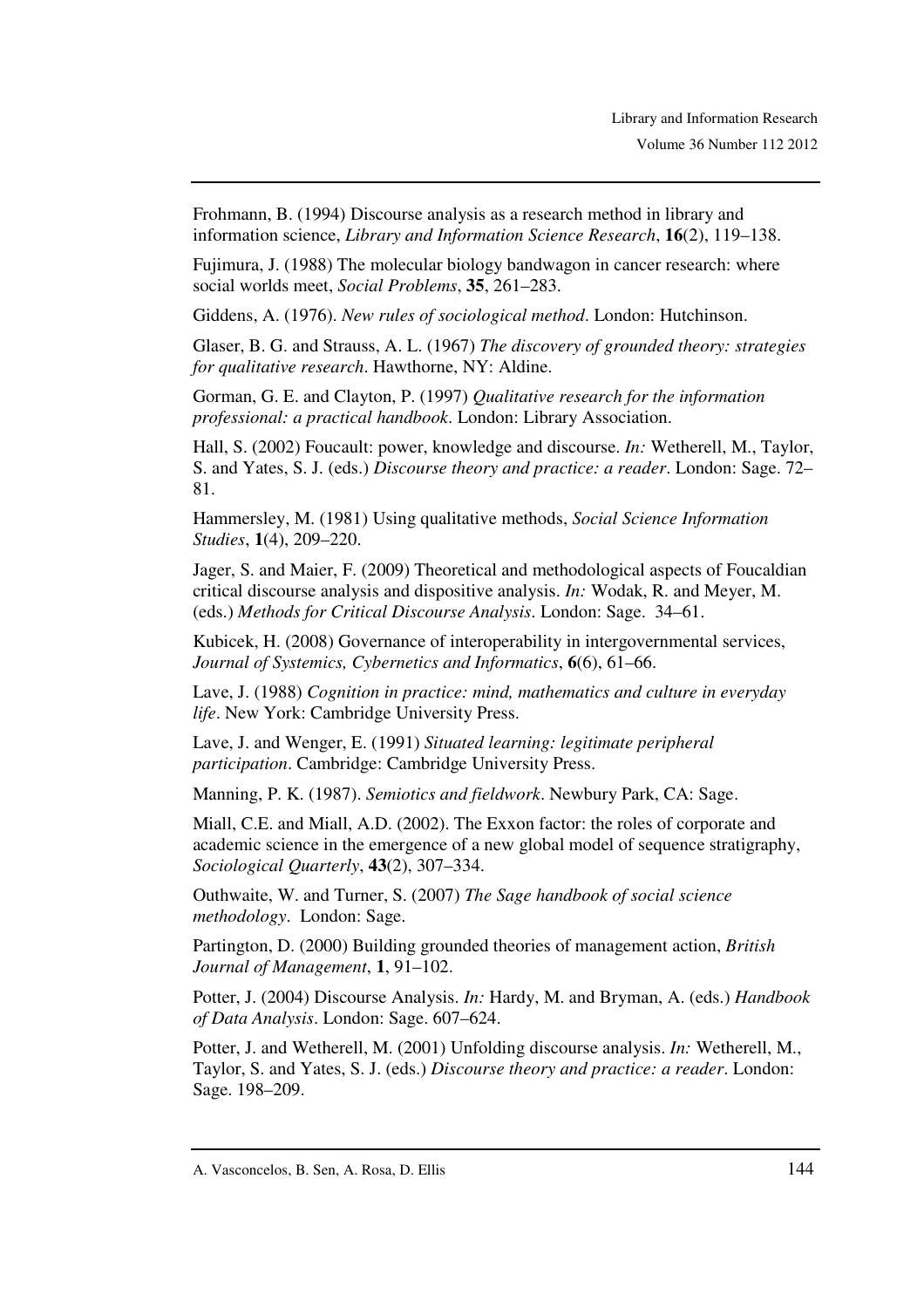Rogers, E. M. (1994) *A History of Communication Study*. New York: Free Press.

Rosa, A. G. (2010) *A study of local e-government from the back-office perspective: a discourse analysis of organisational interoperability*. M.Sc. dissertation, University of Sheffield.

Rowley, J. (2010) E-government stakeholders: who are they and what do they want? *International Journal of Information Management* [at the press].

Selden, L. (2005) On grounded theory: with some malice, *Journal of Documentation*, **61**(1), 114–129.

Sen B. and Spring, H. (2011) A situational analysis of young people coping with long term illness: binary oppositions in information, knowledge sharing, and communication experiences. *Presented at:* International Symposium for Health Information Management Research  $(15<sup>th</sup> : 1$  December 2011 : Zurich).

Schatzman, L. and Strauss, A. (1973) *Field research: strategies for a natural sociology*. Englewood Cliffs, NJ: Prentice-Hall.

Shibutani, T. (1955) Reference groups as perspectives, *American Journal of Sociology*, **60**, 562–569.

Soeffner, H. G. (1991) 'Trajectory' as intended fragment: the critique of empirical reason according to Anselm Strauss. *In:* Maines, D. (ed.) *Social organization and social process: essays in honor* [sic] *of Anselm Strauss*. New York: Aldine de Gruyter. 359–371.

Strauss, A. and Corbin, J. (1990) *Basics of qualitative research: grounded theory procedures and techniques*. Newbury Park, CA: Sage.

Strauss, A., Schatzman, L., Bucher, R., Ehrlich, D. and Sabshin, M. (1964) *Psychiatric ideologies and institutions*. New York: Free Press.

Tarabanis, K. and Archmann, S. (2006) *Study on interoperability at local and regional level* [executive summary]. (EU Document Control Report : D2.7). [Brussels]: European Commission, e-Government Unit.

Vasconcelos, A. C. (2005) *Defining discourses: discourse and the organizational adaptation of information systems*. Ph.D. thesis, Sheffield Hallam University.

Vasconcelos, A. C. (2007a) The role of professional discourses in the organisational adaptation of information systems, *International Journal of Information Management*, **27**(4), 279–293.

Vasconcelos, A. C. (2007b) The use of grounded theory and of the arenas/social worlds theory in discourse studies: a case study on the discursive adaptation of information systems, *Electronic Journal of Business Research Methods*, **5**(2), 125– 136.

Vedi, S. (1986) *Information and the awareness of leaching of plant nutrients*. Ph.D. thesis, University of Sheffield.

A. Vasconcelos, B. Sen, A. Rosa, D. Ellis 145